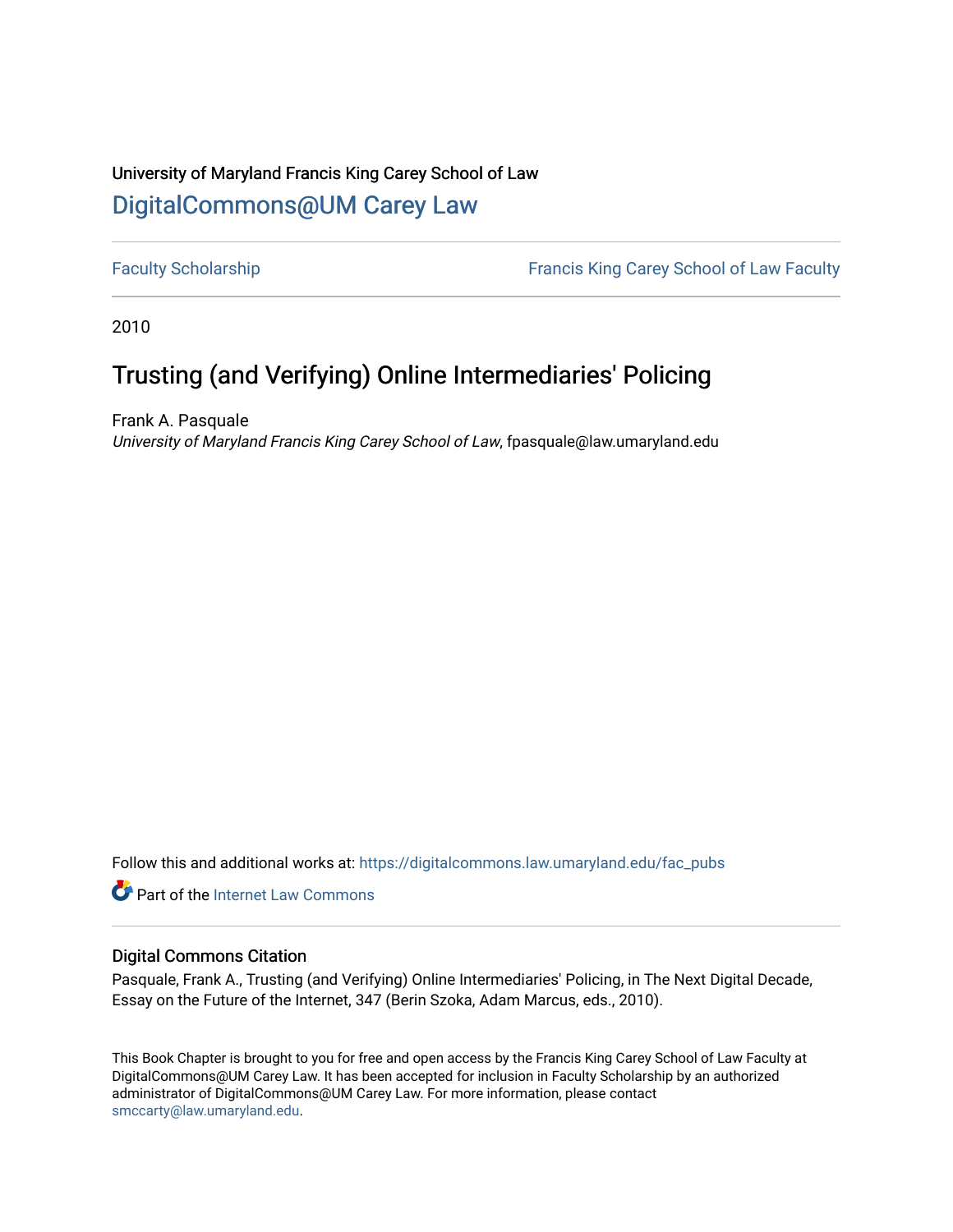# **CHAPTER 6**

#### **SHOULD ONLINE INTERMEDIARIES BE REQUIRED TO POLICE MORE?**

[Trusting \(and Verifying\) Online Intermediaries' Policing 347](#page-2-0) Frank Pasquale

| Online Liability for Payment Systems                                             | 365 |
|----------------------------------------------------------------------------------|-----|
| Mark MacCarthy                                                                   |     |
| Fuzzy Boundaries: The Potential Impact<br>of Vaque Secondary Liability Doctrines |     |
| on Technology Innovation                                                         | 393 |
| Paul Szynol                                                                      |     |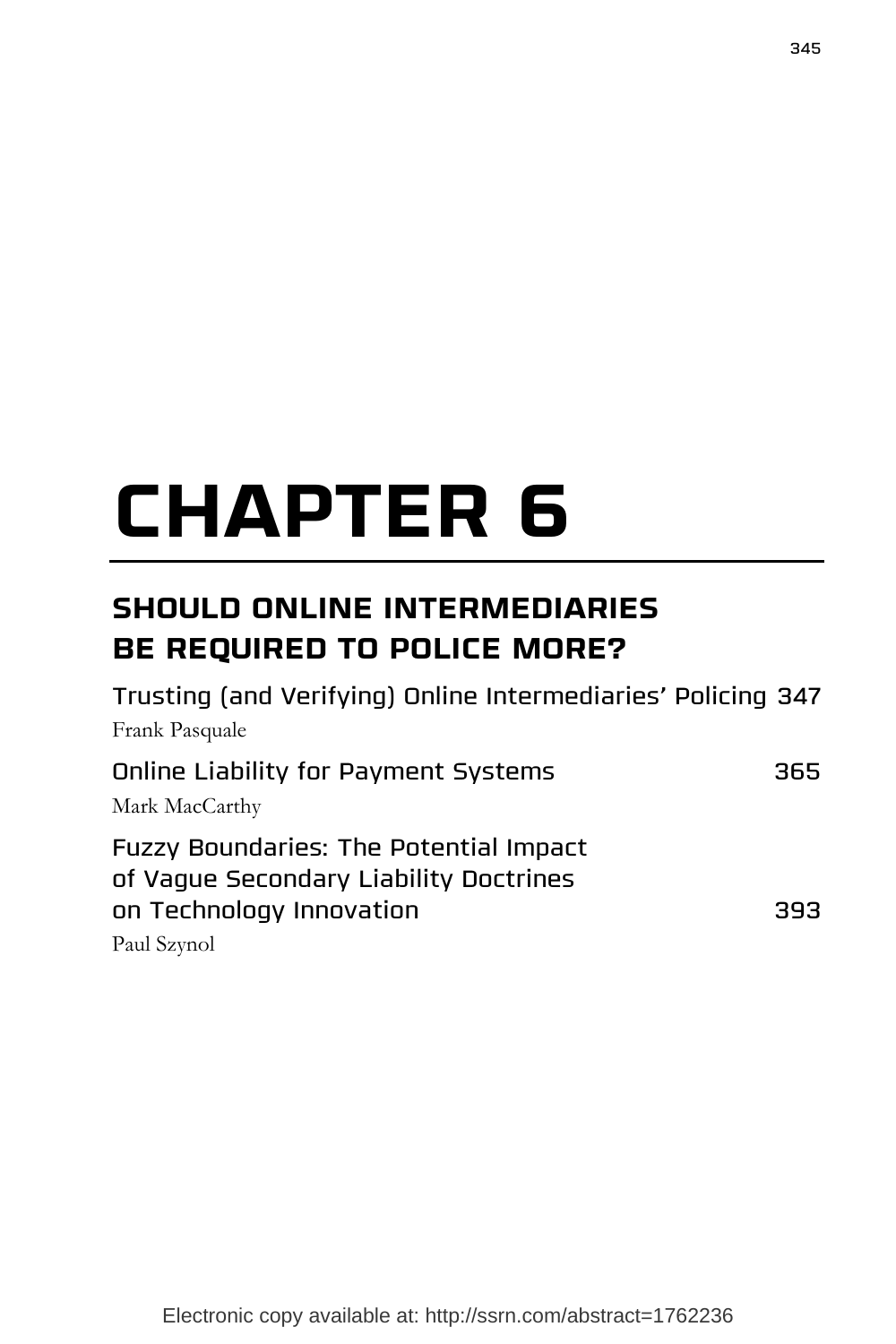## <span id="page-2-0"></span>**Trusting (and Verifying) Online Intermediaries' Policing**

By Frank Pasquale\*

#### **Introduction**

 $\overline{a}$ 

Internet Service Providers (ISPs) and search engines have mapped the Web, accelerated e-commerce, and empowered new communities. They can also enable intellectual property infringement, harassment, stealth marketing, and frightening levels of surveillance. As a result, individuals are rapidly losing the ability to control their own image on the web, or even to know what data others are presented with regarding them. When Web users attempt to find information or entertainment, they have little assurance that a carrier or search engine is not subtly biasing the presentation of results in accordance with its own commercial interests.1

None of these problems is readily susceptible to swift legal intervention. Instead, intermediaries themselves have begun policing their own virtual premises. eBay makes it easy for intellectual property owners to report infringing merchandise. A carrier like Comcast has the technical power to slow or block traffic to and from a site like BitTorrent, which is often accused of infringement.2 Google's StopBadware program tries to alert searchers about malware-ridden websites,3 and YouTube employs an indeterminate number of people to police copyright infringement, illegal obscenity, and even many grotesque or humiliating videos.4 Reputable social networks do the same for their own content.

Professor of Law, Seton Hall Law School; Visiting Fellow, Princeton Center for Information Technology Policy.

<sup>1</sup> Benjamin Edelman, *Hard-Coding Bias in Google "Algorithmic" Search Results*, Nov. 15, 2010, available at **http://www.benedelman.org/hardcoding/** ("I present categories of searches for which available evidence indicates Google has "hard-coded" its own links to appear at the top of algorithmic search results, and I offer a **methodology** for detecting certain kinds of tampering by comparing Google results for similar searches. I compare Google's hardcoded results with Google's public **statements** and promises, including a dozen denials but at least one admission.").

<sup>2</sup> *See, e.g.*, Comcast Corp. v. FCC, No. 08-1291, 2010 U.S. App. LEXIS 7039 (D.C. Cir. April 6, 2010).

<sup>3</sup> For more information, visit **http://stopbadware.org/**.

<sup>4</sup> YouTube, *YouTube Community Guidelines*, **http://www.youtube.com/t/community\_guidelines** ("YouTube staff review flagged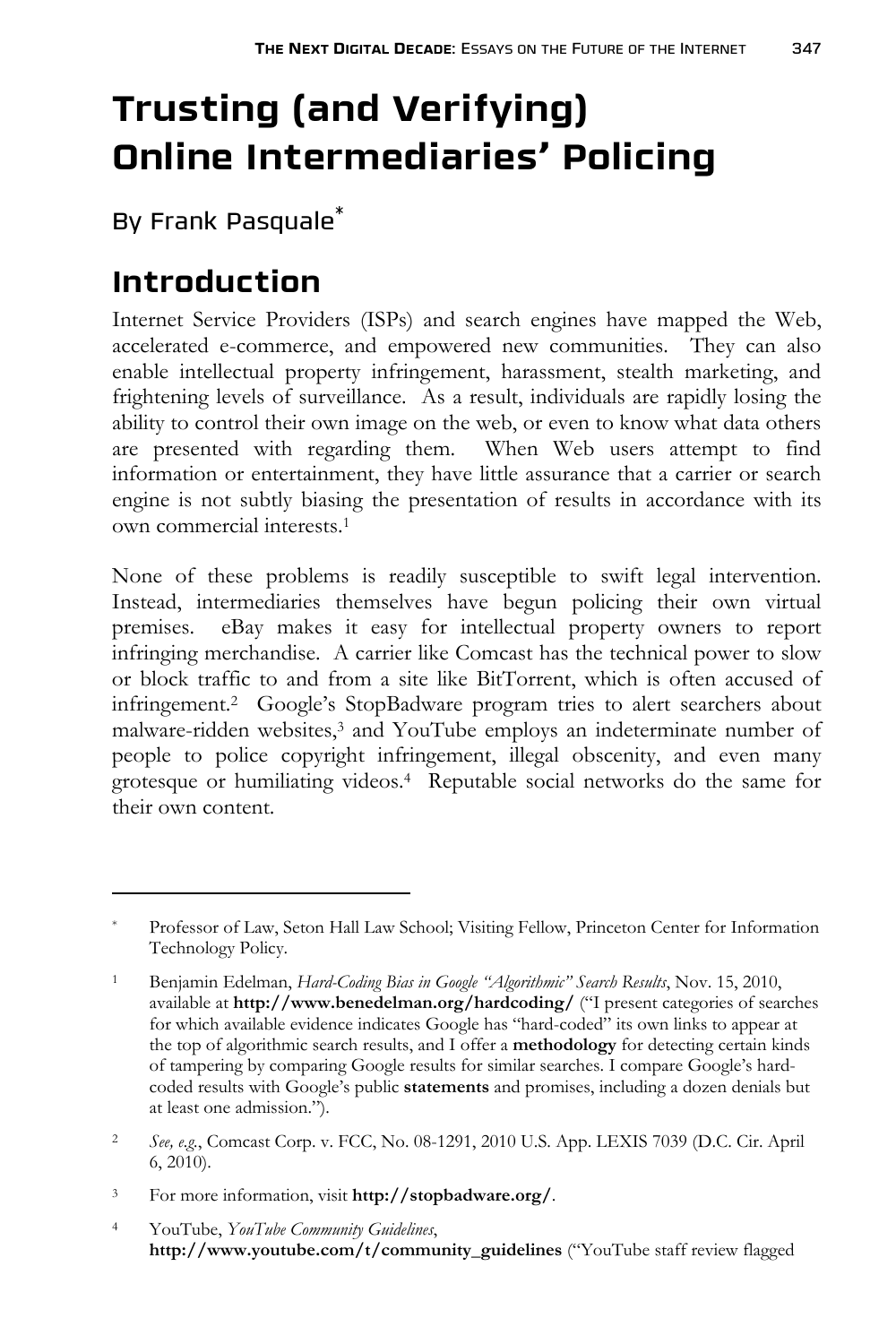Yet all is not well in the land of online self-regulation. However competently they police their sites, nagging questions will remain about their fairness and objectivity in doing so. Is Comcast blocking BitTorrent to stop infringement, or to decrease access to content that competes with its own for viewers? How much digital due process does Google need to give a site it accuses of harboring malware? If Facebook eliminates a video of war carnage, is that a token of respect for the wounded or one more reflexive effort of a major company to ingratiate itself with a Washington establishment currently committed to indefinite military engagement in the Middle East?

Questions like these will persist, and erode the legitimacy of intermediary selfpolicing, as long as key operations of leading companies are shrouded in secrecy. Administrators must develop an institutional competence for continually monitoring rapidly-changing business practices. A trusted advisory council charged with assisting the Federal Trade Commission (FTC) and Federal Communications Commission (FCC) could help courts and agencies adjudicate controversies concerning intermediary practices. An Internet Intermediary Regulatory Council (IIRC) would spur the development of what Christopher Kelty calls a "recursive public"—one that is "vitally concerned with the material and practical maintenance and modification of the technical, legal, practical, and conceptual means of its own existence as a public."5 Questioning the power of a dominant intermediary is not just a preoccupation of the anxious. Rather, monitoring is a prerequisite for assuring a level playing field online.

#### **Understanding Intermediaries' Power**

-

Internet intermediaries govern online life.<sup>6</sup> ISPs and search engines are particularly central to the web's ecology. Users rely on search services to map the web for them and use ISPs to connect to one another. Economic sociologist David Stark has observed that "search is the watchword of the information age."7 ISPs are often called "carriers" to reflect the parallel

videos 24 hours a day, seven days a week to determine whether they violate our Community Guidelines. When they do, we remove them.")

- 5 CHRISTOPHER M. KELTY, TWO BITS*:* THE CULTURAL SIGNIFICANCE OF FREE SOFTWARE 3 (Duke Univ. Press 2007).
- 6 For a definition of intermediary, *see* Thomas F. Cotter, *Some Observations on the Law and Economics of Intermediaries*, 2006 MICH. ST. L. REV. 67, 68–71 ("[A]n 'intermediary' can be any entity that enables the communication of information from one party to another. On the basis of this definition, any provider of communications services (including telephone companies, cable companies, and Internet service providers) qualify as intermediaries.").
- 7 DAVID STARK, THE SENSE OF DISSONANCE: ACCOUNTS OF WORTH IN ECONOMIC LIFE 1 (Princeton Univ. Press 2009) ("Among the many new information technologies that are reshaping work and daily life, perhaps none are more empowering than the new technologies of search.").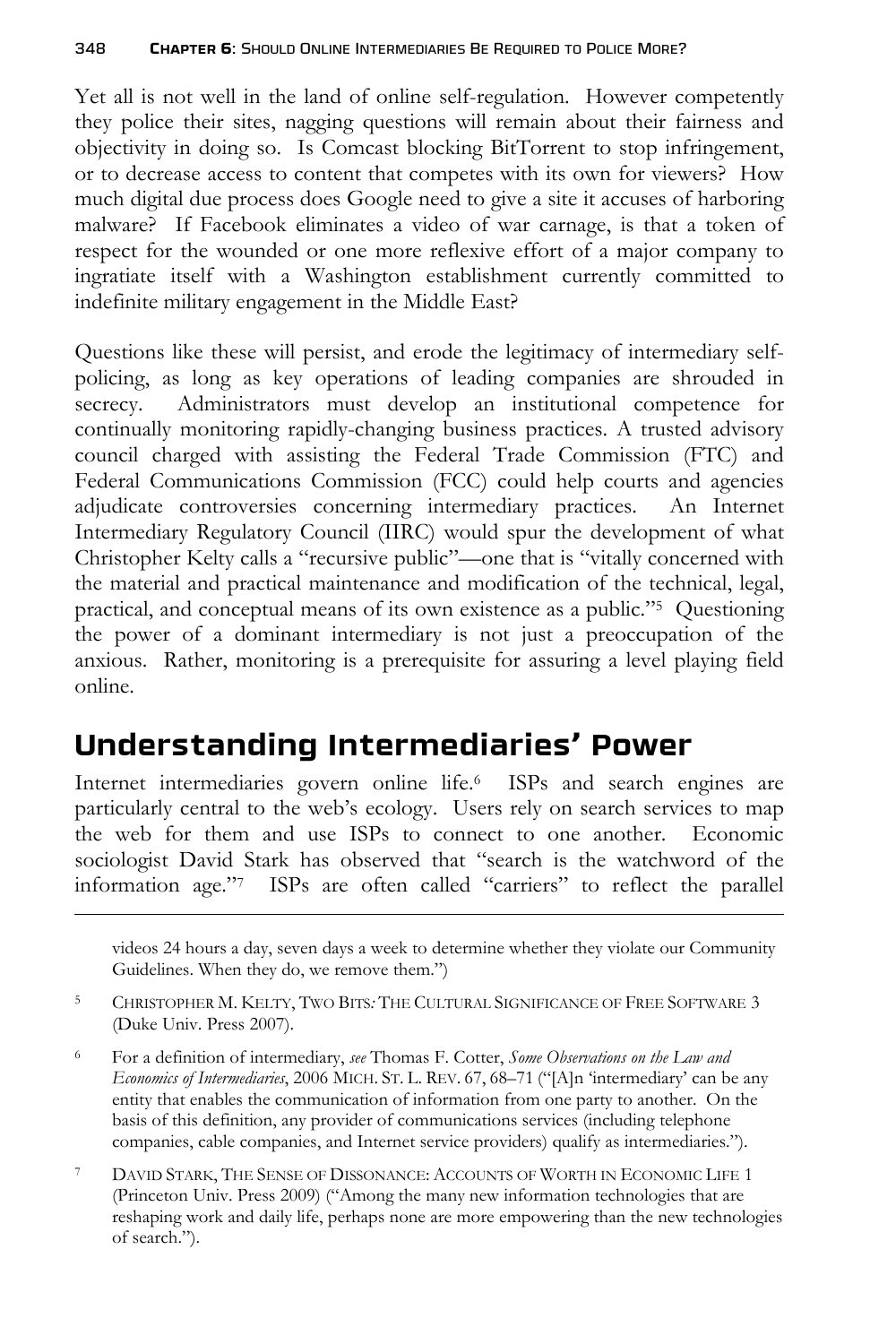between their own services in the new economy and transportation infrastructure. Online intermediaries organize and control access to an extraordinary variety of digitized content. Content providers aim to be at the top of Google Search or Google News results.8 Services like iTunes, Hulu, and YouTube offer audio and video content. Social networks are extending their reach into each of these areas. Cable-based ISPs like Comcast have their own relationships with content providers.9

When an Internet connection is dropped, or a search engine fails to produce a result the searcher knows exists somewhere on the web, such failures are obvious. However, most web experiences do not unfold in such a binary, pass– fail manner. An ISP or search engine can slow down the speed or reduce the ranking of a website in ways that are very hard for users to detect. Moreover, there are many points of control, or layers, of the Web.10 Even when users' experience with one layer causes suspicion, it can blame others for the problem.

The new power of intermediaries over reputation and visibility implicates several traditional concerns of the American legal system.<sup>11</sup> Unfortunately, Internet intermediaries are presently bound only by weak and inadequate enforcement of consumer protection and false advertising statutes, which were designed for very different digital infrastructures.

-

9 ROBERT W. MCCHESNEY, RICH MEDIA, POOR DEMOCRACY: COMMUNICATION POLITICS IN DUBIOUS TIMES 123 (2000) (describing how convergence of digital technology "eliminates the traditional distinctions between media and communications sectors").

10 JONATHAN ZITTRAIN, THE FUTURE OF THE INTERNET—AND HOW TO STOP IT 67 (2008) (describing a physical layer, the "actual wires or airwaves over which data will flow;" an application layer, "representing the tasks people might want to perform on the network;" a content layer, "containing actual information exchanged among the network's users;" and a social layer, "where new behaviors and interactions among people are enabled by the technologies underneath").

<sup>8</sup> *See* Deborah Fallows & Lee Rainie, Pew Internet & Am. Life Project, *Data Memo: The Popularity and Importance of Search Engines* 2 (Aug. 2004), **http://www.pewinternet.org/pdfs/PIP\_Data\_Memo\_Searchengines.pdf** ("The average visitor scrolled through 1.8 result pages during a typical search."); Leslie Marable, *False Oracles: Consumer Reaction to Learning the Truth About How Search Engines Work: Results of an Ethnographic Study*, CONSUMER WEBWATCH, June 30, 2003, at 5, *available at* **http://www.consumerwebwatch.org/pdfs/false-oracles.pdf** ("The majority of participants never clicked beyond the first page of search results. They trusted search engines to present only the best or most accurate, unbiased results on the first page.").

<sup>11</sup> Yochai Benkler, *Communications Infrastructure Regulation and the Distribution of Control over Content*, 22 TELECOMM. POL'Y 183, 185–86 (1998) (describing the power of intermediaries over information flow: "technology, institutional framework, and organizational adaptation … determine … who can produce information, and who may or must consume, what type of information, under what conditions, and to what effect"); Cotter, *supra* note 6, at 69–71 (discussing some of the functions of technological intermediaries, including their control of information flow from suppliers to consumers).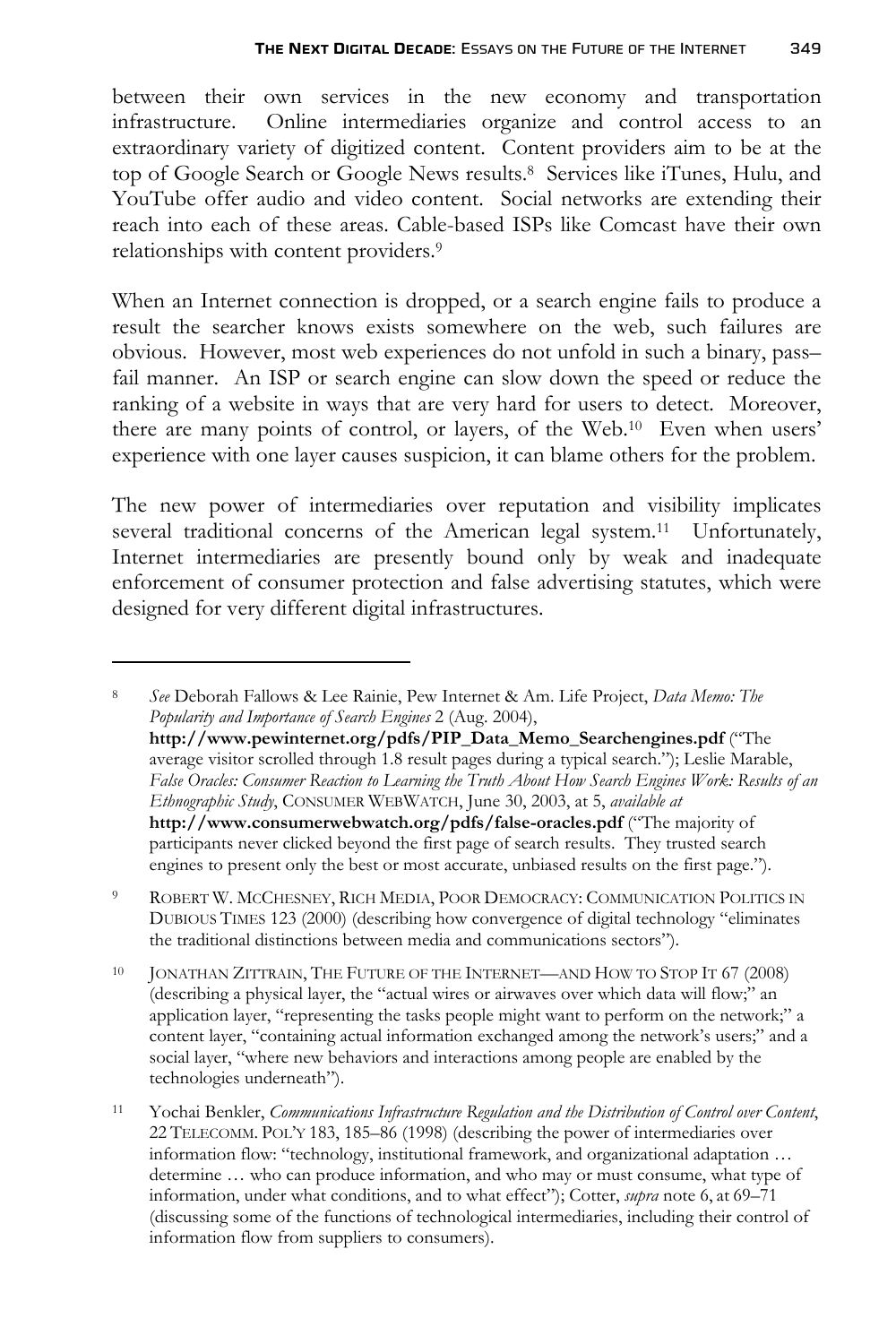In the space of a brief essay, I cannot survey the entire range of intermediary policing practices. But it is worthwhile to drill down a bit into the tough questions raised by one intermediary—the dominant search engine, Google—as it decides what is and is not an acceptable practice for search engine optimizers who want their clients' sites to appear higher in the rankings for given queries.

Search engineers tend to divide the search engine optimization (SEO) business into "good guys" and "bad guys," often calling the former "white hat SEO" and the latter "black hat SEO."12 Some degree of transparency regarding the search engine's algorithm is required to permit white hat SEO. These rules are generally agreed upon as practices that "make the web better;" *i.e.*, have fresh content, don't sell links, don't "stuff metatags" with extraneous information just to get attention. However, if there were complete transparency, "black hat" SEOs could unfairly elevate the visibility of their clients' sites—and even if this were only done temporarily, the resulting churn and chaos could severely reduce the utility of search results. Moreover, a search engine's competitors could use the trade secrets to enhance its own services.

This secrecy has led to a growing gray zone of Internet practices with uncertain effect on sites' rankings. Consider some of the distinctions below, based on search engine optimization literature:

| <b>White Hat</b> (acceptable) <sup>13</sup>                                                                                                                   | <b>Gray Area</b> (unclear how these<br>are treated) <sup>14</sup>                                                         | <b>Black Hat</b> (unacceptable; can<br>lead to down-ranking in Google<br>results or even the "Google"<br>Death Penalty" of De-Indexing)                                              |
|---------------------------------------------------------------------------------------------------------------------------------------------------------------|---------------------------------------------------------------------------------------------------------------------------|--------------------------------------------------------------------------------------------------------------------------------------------------------------------------------------|
| Asking blogs you like to<br>link to you, or engaging in<br>reciprocal linking between<br>your site and other sites in a<br>legitimate dialogue. <sup>15</sup> | Paying a blogger or site to link<br>to your blog in order to boost<br>search results and not just to<br>increase traffic. | Creating a "link farm" of spam<br>blogs (splogs) to link to you, or<br>linking between multiple sites<br>you created (known as link<br>farms) to boost search results. <sup>16</sup> |

<sup>12</sup> Elizabeth van Couvering, *Is Relevance Relevant?*, **http://jcmc.indiana.edu/vol12/issue3/vancouvering.html** (search engineers' "animosity towards the … guerilla fighters of spamming and hacking, is more direct" than their hostility toward direct business competitors); Aaron Wall, *Google Thinks YOU Are a Black Hat SEO. Should You Trust Them?*, SEOBOOK, Apr. 17, 2008, **http://www.seobook.com/to-google-you-are-a-spammer** (claiming that Google discriminates against self-identified SEOs).

- 13 Phil Craven, 'Ethical' Search Engine Optimization Exposed!, WebWorkshop, **http://www.webworkshop.net/ethical-search-engine-optimization.html** (last visited Jun. 8, 2009).
- 14 Grey Hat SEO, **http://greyhatseo.com/** (last visited Jun. 5, 2006) (claiming a Grey Hat SEO is someone who uses black hat techniques in an ethical way.)
- <sup>15</sup> *Link Schemes*, GOOGLE WEBMASTER CENTRAL, **http://www.google.com/support/webmasters/bin/answer.py?answer=66356** ("The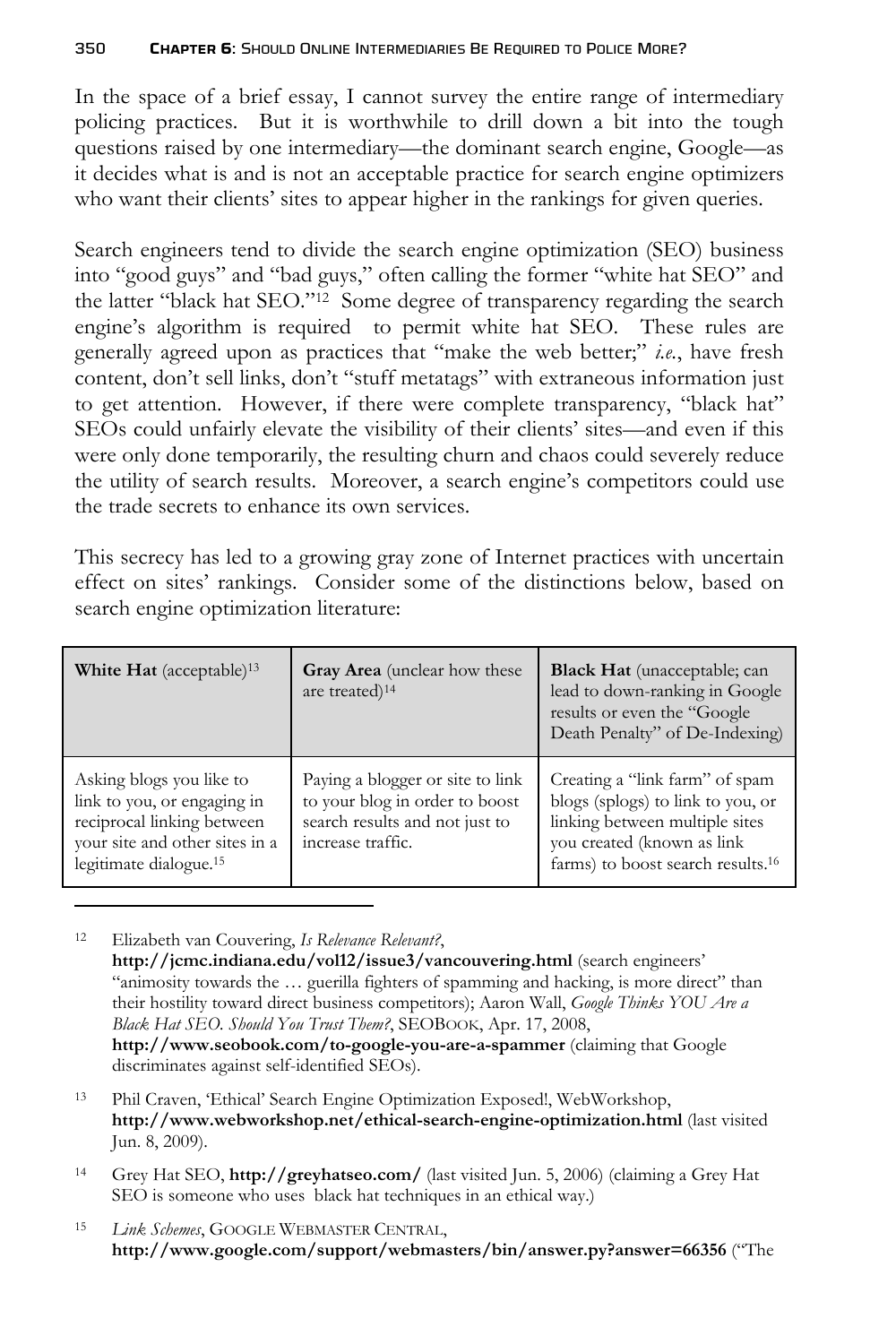| <b>White Hat</b> (acceptable) <sup>13</sup>                                                                                                   | Gray Area (unclear how these<br>are treated) <sup>14</sup>                                                                    | <b>Black Hat</b> (unacceptable; can<br>lead to down-ranking in Google<br>results or even the "Google<br>Death Penalty" of De-Indexing)                                            |
|-----------------------------------------------------------------------------------------------------------------------------------------------|-------------------------------------------------------------------------------------------------------------------------------|-----------------------------------------------------------------------------------------------------------------------------------------------------------------------------------|
| Running human-conducted<br>tests of search inquiries<br>with permission from the<br>search engine.                                            | Doing a few queries to do<br>elementary reverse<br>engineering. (This may not be<br>permitted under the Terms of<br>Service). | Using computer programs to<br>send automated search queries<br>to gauge the page rank<br>generated from various search<br>terms (Terms of Service<br>prohibit this) <sup>17</sup> |
| Creating non-intentional<br>duplicate content (through<br>printer-friendly versions,<br>pages aimed at mobile<br>devices, etc.) <sup>18</sup> | Intentionally creating<br>permitted duplicate content to<br>boost search results                                              | Intentionally creating<br>unnecessary duplicate content<br>on many pages and domains to<br>boost results                                                                          |
| Generating a coherent site<br>with original and<br>informative material aimed<br>at the user                                                  | Creating content or additional<br>pages that walk the line<br>between useful information<br>and "doorway pages"               | Creating "doorway pages" that<br>are geared towards popular<br>keywords but that redirect to a<br>largely unrelated main site. <sup>19</sup>                                      |

best way to get other sites to create relevant links to yours is to create unique, relevant content that can quickly gain popularity in the Internet community. The more useful content you have, the greater the chances someone else will find that content valuable to their readers and link to it.").

16 Duncan Riley, *Google Declares Jihad On Blog Link Farms*, TECHCRUNCH, Oct. 24, 2007, **http://www.techcrunch.com/2007/10/24/google-declares-jihad-on-blog-linkfarms/**.

 $\ddot{\phantom{a}}$ 

- <sup>17</sup> *Automated Queries*, GOOGLE WEBMASTER CENTRAL, **http://www.google.com/support/webmasters/bin/answer.py?answer=66357** ("Google's Terms of Service do not allow the sending of automated queries of any sort to our system without express permission in advance from Google."); Google Terms of Service: Use of the Services by you, **http://www.google.com/accounts/TOS** (last visited Jun. 4, 2009) ("You agree not to access (or attempt to access) any of the Services by any means other than through the interface that is provided by Google, unless you have been specifically allowed to do so in a separate agreement with Google.").
- <sup>18</sup> *Duplicate Content*, GOOGLE WEBMASTER CENTRAL, **http://www.google.com/support/webmasters/bin/answer.py?answer=66359** ("Examples of non-malicious duplicate content could include: Discussion forums that can generate both regular and stripped-down pages targeted at mobile devices, Store items shown or linked via multiple distinct URLs, Printer-only versions of web pages").
- 19 Google Blogoscoped, *German BMW Banned From Google*, Feb. 4, 2006, **http://blogoscoped.com/archive/2006-02-04-n60.html**; Matt Cutts, *Ramping up on International Webspam*, MATT CUTTS: GADGETS, GOOGLE, AND SEO, Feb. 4, 2006, **http://www.mattcutts.com/blog/ramping-up-on-international-webspam/** (Google employee confirming BMW's ban).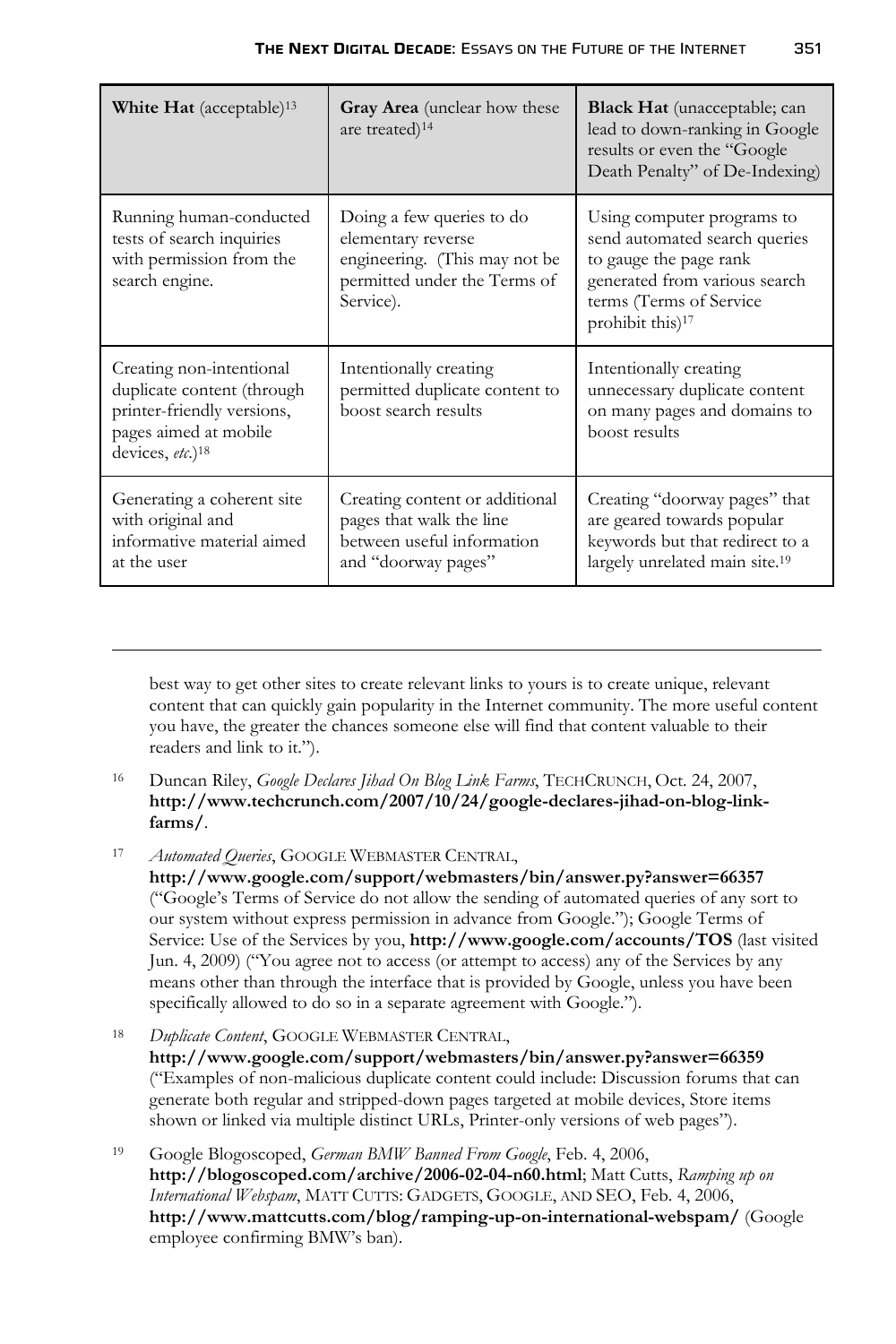| <b>White Hat</b> (acceptable) <sup>13</sup>                                                    | Gray Area (unclear how these<br>are treated) <sup>14</sup>                                                                                                            | <b>Black Hat</b> (unacceptable; can<br>lead to down-ranking in Google<br>results or even the "Google"<br>Death Penalty" of De-Indexing)                                       |
|------------------------------------------------------------------------------------------------|-----------------------------------------------------------------------------------------------------------------------------------------------------------------------|-------------------------------------------------------------------------------------------------------------------------------------------------------------------------------|
| Targeting an appreciative<br>audience <sup>20</sup>                                            | Putting random references to<br>salacious or celebrity topics on<br>a blog primarily devoted to<br>discussing current affairs <sup>21</sup>                           | Distracting an involuntary<br>audience with completely<br>misleading indexed content<br>(akin to "initial interest"<br>confusion" in Internet<br>trademark law) <sup>22</sup> |
| Influencing search engine<br>by making pages easier to<br>scan by automated bots <sup>23</sup> | Creating "hidden pages" when<br>there may be a logical reason<br>to show one page to search<br>engine bots and another page<br>to users who type in the page's<br>URL | Using "hidden pages" to show a<br>misleading page to search<br>engine bots, and another page<br>to users who type in the page's<br>URL.                                       |

As these practices show, search engines are referees in the millions of contests for attention that take place on the web each day. There are hundreds of entities that want to be the top result in response to a query like "sneakers," "restaurant in New York City," or "best employer to work for." Any academic who writes on an obscure subject wants to be the "go-to" authority when it is Googled—and for consultants, a top or tenth-ranked result could be the

 $\ddot{\phantom{a}}$ 

**http://www.concurringopinions.com/archives/2006/01/thanks\_jennifer.html** ("One of my more popular posts is one entitled **Jennifer Aniston Nude Photos and the Anti-Paparazzi Act**. It seems to be getting a lot of readers interested in learning about the workings of the Anti-Paparazzi Act and the law of information privacy. It sure is surprising that so many readers are eager to understand this rather technical statute. Anyway, for the small part that Jennifer Aniston plays in this, we thank her for the traffic."); Dan Filler, *Coffee Or Nude Celebrity Photos: A Tale Of Two Evergreen Posts*, THE FACULTY LOUNGE, **http://www.thefacultylounge.org/2008/04/coffee-or-nude.html** ("significant amounts of traffic arrived in the form of web surfers seeking out pictures of Jennifer Aniston").

22 Jason Preston, *Google punishes Squidoo for having too much Spam*, BLOG BUSINESS SUMMIT, Jul. 11, 2007, **http://blogbusinesssummit.com/2007/07/google-punishes-squidoo-forhaving-too-much-spam.htm**.

<sup>23</sup> *Webmaster Guidelines: Design and Content Guidelines*, GOOGLE WEBMASTER CENTRAL, **http://www.google.com/support/webmasters/bin/answer.py?answer=35769** (last visited Jun. 4, 2009) ("Create a useful, information-rich site, and write pages that clearly and accurately describe your content."); *Id*. ("Try to use text instead of images to display important names, content, or links. The Google crawler doesn't recognize text contained in images.").

<sup>20</sup> *Webmaster Guidelines: Design and content guidelines*, GOOGLE WEBMASTER CENTRAL, **http://www.google.com/support/webmasters/bin/answer.py?answer=35769** (last visited Jun. 4, 2009) ("Think about the words users would type to find your pages, and make sure that your site actually includes those words within it.").

<sup>21</sup> Daniel Solove, *Thanks, Jennifer Aniston (or the Manifold Ways to Do the Same Search),* CONCURRING OPINIONS,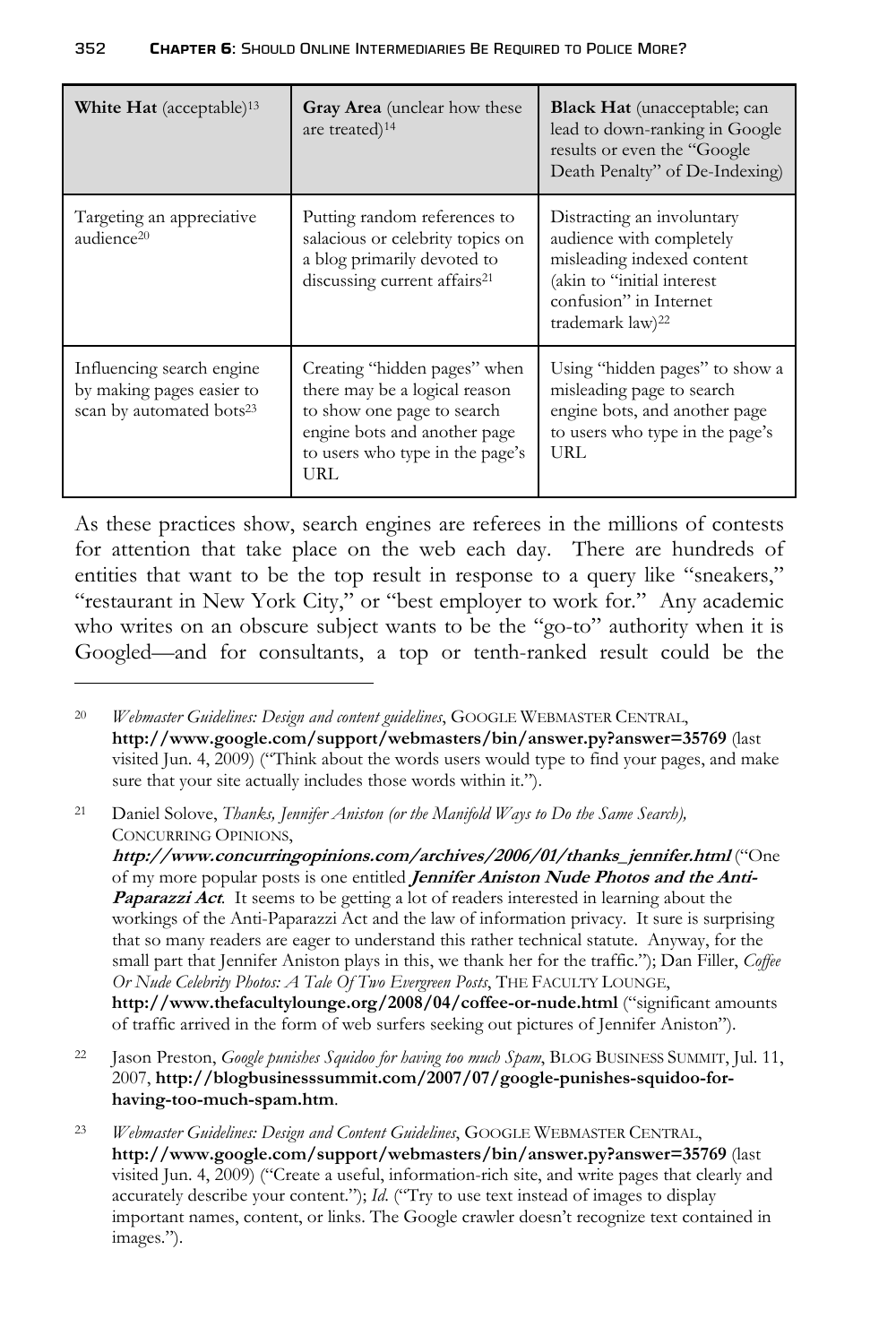difference between lucrative gigs and obscurity. The top and right hand sides of many search engine pages are open for paid placement; but even there the highest bidder may not get a prime spot because a good search engine strives to keep even these sections very relevant to searchers.24 The organic results are determined by search engines' proprietary algorithms, and preliminary evidence indicates that searchers (and particularly educated searchers) concentrate attention there. Businesses can grow reliant on good Google rankings as a way of attracting and keeping customers.

For example, John Battelle tells the story of the owner of 2bigfeet.com (a seller of large-sized men's shoes), whose site was knocked off the first page of Google's results for terms like "big shoes" by a sudden algorithm shift in November 2003, right before the Christmas shopping season. The owner attempted to contact Google several times, but said he "never got a response." Google claimed the owner may have hired a search engine optimizer who ran afoul of its rules—but it would not say precisely what those rules were.25 Like the IRS's unwillingness to disclose all of its "audit flags," the company did not

24 Steven Levy, *Secret of Googlenomics: Data-Fueled Recipe Brews Profitability*, WIRED, May 2, 2009, **http://www.wired.com/culture/culturereviews/magazine/17- 06/nep\_googlenomics** (in Google's AdWords program,"The bids themselves are only a part of what ultimately determines the auction winners. The other major determinant is something called **the quality score**. This metric strives to ensure that the ads Google shows on its results page are true, high-caliber matches for what users are querying. If they aren't, the whole system suffers and Google makes less money."); *see also* Google, *What is the Quality Score and How is it Calculated*,

 $\overline{a}$ 

**http://adwords.google.com/support/aw/bin/answer.py?hl=en&answer=10215** (last visited Sept. 1, 2009) ("The AdWords system works best for everybody—advertisers, users, publishers, and Google too—when the ads we display match our users' needs as closely as possible.").

25 JOHN BATTELLE, THE SEARCH: HOW GOOGLE AND ITS RIVALS REWROTE THE RULES OF BUSINESS AND TRANSFORMED OUR CULTURE (Portfolio Trade 2005). *See also* Joe Nocera, *Stuck in Google's Doghouse*, N.Y. TIMES, Sept. 13, 2008,

**http://www.nytimes.com/2008/09/13/technology/13nocera.html** ("In the summer of 2006 … Google pulled the rug out from under [web business owner Dan Savage, who had come to rely on its referrals to his page, Sourcetool]… . When Mr. Savage asked Google executives what the problem was, he was told that Sourcetool's "landing page quality" was low. Google had recently changed the algorithm for choosing advertisements for prominent positions on Google search pages, and Mr. Savage's site had been identified as one that didn't meet the algorithm's new standards… . Although the company never told Mr. Savage what, precisely, was wrong with his landing page quality, it offered some suggestions for improvement, including running fewer AdSense ads and manually typing in the addresses and phone numbers of the 600,000 companies in his directory, even though their Web sites were just a click away. At a cost of several hundred thousand dollars, he made some of the changes Google suggested. No improvement."). Savage filed suit against Google on an antitrust theory, which was dismissed in March 2010. *See* TradeComet, LLC v. Google, Inc., 2010 U.S. Dist. LEXIS 20154 (S.D. N.Y. March 5, 2010),

**http://www.courthousenews.com/2010/03/08/Google%20opinion.pdf**.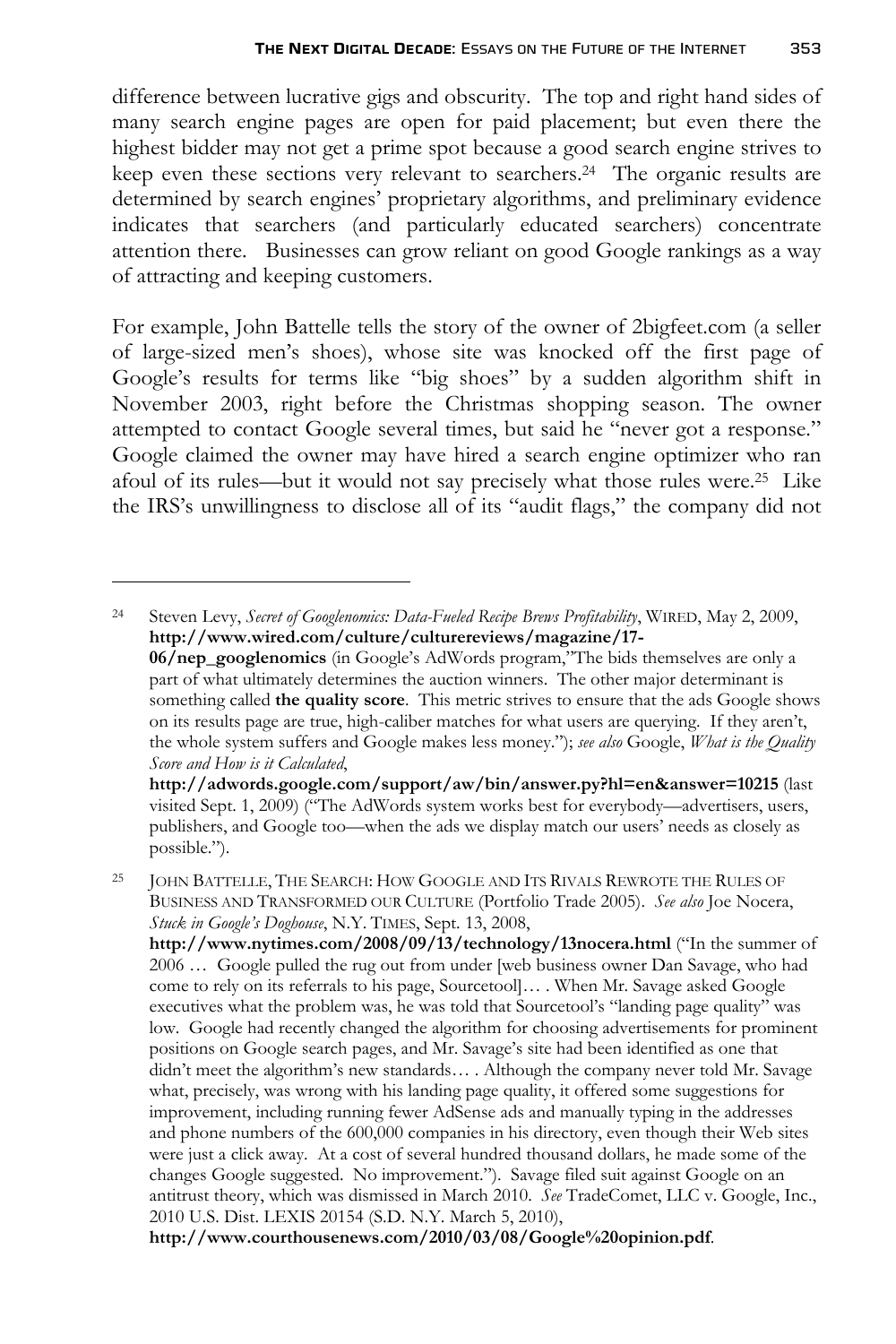want to permit manipulators to gain too great an understanding of how it detected their tactics.

So far, claims like 2bigfeet.com's have not been fully examined in the judicial system, largely because Google has successfully deflected them by claiming that its search results embody opinions protected by the First Amendment. Several articles have questioned whether blanket First Amendment protection covers all search engine actions, and that conclusion has not yet been embraced on the appellate level in the United States.26 The FTC's guidance to search engines, promoting the clear separation of organic and paid results, suggests that search engines' First Amendment shield is not insurmountable.27 While a creative or opportunistic litigant could conceivably advance a First Amendment right to promote products or positions without indicating that the promotion has been paid for, such a challenge has not yet eliminated false advertising law, and even political speakers have been required to reveal their funding sources.28

#### **Qualified Transparency for Carrier & Search Engine Practices**

 $\ddot{\phantom{a}}$ 

Both search engines' ranking practices and carriers' network management should be transparent to some entity capable of detecting biased policing by these intermediaries.29 There are some institutional precedents for the kind of monitoring that would be necessary to accomplish these goals. For example, the French Commission Nationale De L'Informatique et des Libertes (CNIL) has several prerogatives designed to protect the privacy and reputation of

<sup>27</sup> *See* Bracha & Pasquale, *Federal Search Commission*, *supra* note 26 (discussing the implications of Ellen Goodman's work on "stealth marketing" for search engines, and how the Hippsley Letter of 2002 inadequately addressed such concerns in the industry.).

<sup>28</sup> In early cases alleging an array of unfair competition and business torts claims against search engines, the First Amendment has proven a formidable shield against liability. Search engines characterize their results as opinion, and lower courts have been reluctant to penalize them for these forms of expression. In other work, I have described why this First Amendment barrier to accountability should not be insurmountable. Search engines take advantage of a web of governmental immunities that they would be loath to surrender. *FAIR v. Rumsfeld*, 547 U.S. 47 (2006) and cognate cases stand for the proposition that such immunities can be conditioned on agreement to certain conditions on an entity's speech. Whatever the federal government's will, it is within its power to regulate ranking and rating entities in some way when they are so deeply dependent on governmental action. Frank Pasquale, *Asterisk Revisited*, 3 J. BUS. & TECH. LAW 61 (2008).

<sup>26</sup> Frank Pasquale, *Rankings, Reductionism, and Responsibility*, CLEVELAND ST. L. REV. (2006); Frank Pasquale & Oren Bracha, *Federal Search Commission*, 93 CORNELL L. REV. 1149 (2008); Jennifer A. Chandler, *A Right to Reach an Audience: An Approach to Intermediary Bias on the Internet*, 35 HOFSTRA L. REV. 1095, 1109 (2007).

<sup>&</sup>lt;sup>29</sup> I mean partial in two senses of the word—unduly self-interested, or only partly solving problems they claim to be solving.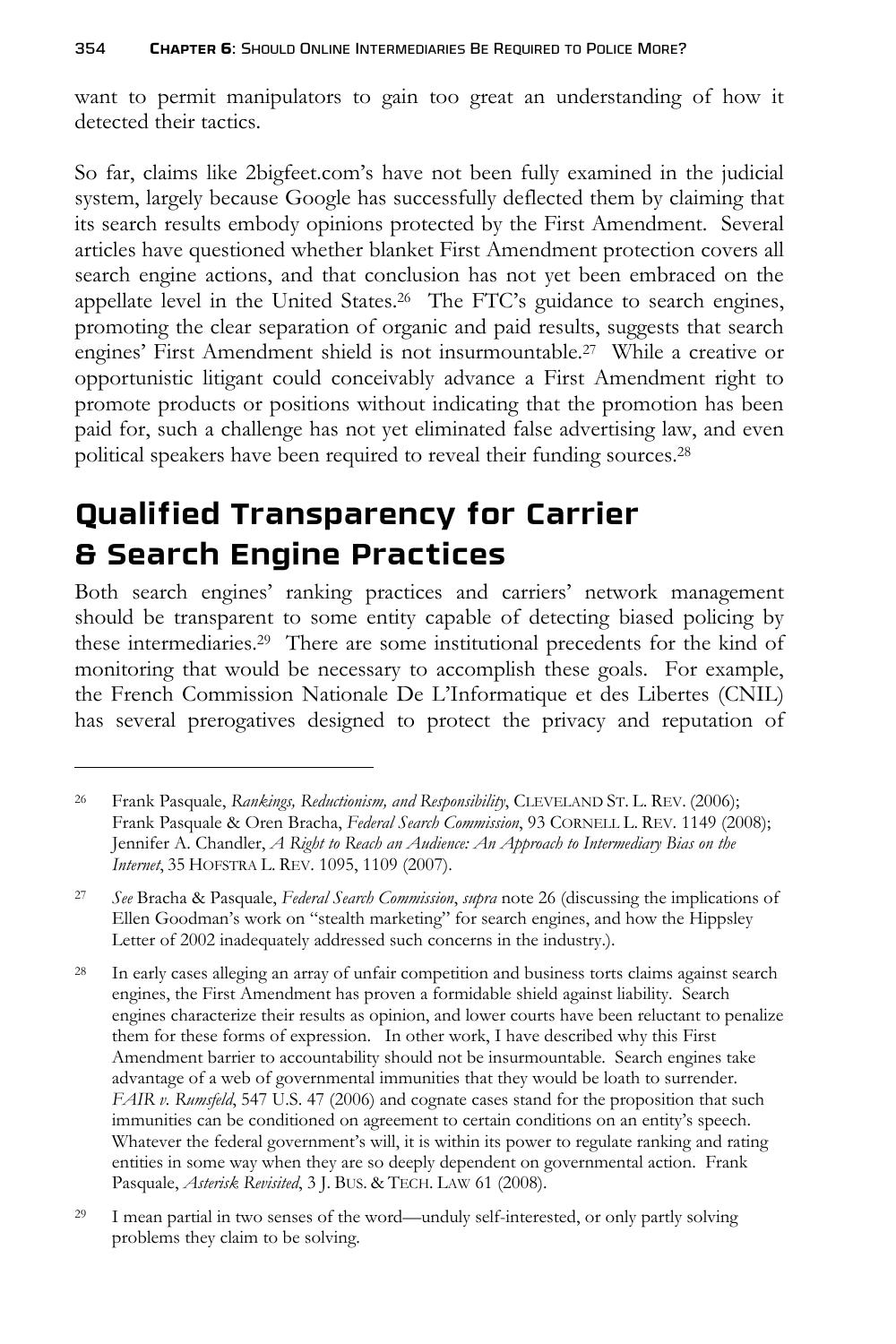French citizens, and to enforce standards of fair data practices.<sup>30</sup> CNIL "ensure[s] that citizens are in a position to exercise their rights through information" by requiring data controllers to "ensure data security and confidentiality," to "accept on-site inspections by the CNIL," and to "reply to any request for information."31 CNIL also grants individual persons the right to obtain information about the digital dossiers kept on them and the use of this information. For example, CNIL explains that French law provides that:

> Every person may, on simple request addressed to the organisation in question, have free access to all the information concerning him in clear language.

> Every person may directly require from an organisation holding information about him that the data be corrected (if they are wrong), completed or clarified (if they are incomplete or equivocal), or erased (if this information could not legally be collected).

<sup>30</sup> Law No. 78-17 of January 6, 1978, J.C.P. 1978, III, No. 44692. English translation of law as amended by law of August 6, 2004, and by Law of May 12, 2009, **http://www.cnil.fr/fileadmin/documents/en/Act78-17VA.pdf**; French language text modified through Law No. 2009-526 of May 12, 2009, J.O., May 13, 2009, **http://www.cnil.fr/la-cnil/qui-sommes-nous/**; French language consolidated version as of May 14, 2009, **http://www.legifrance.gouv.fr/affichTexte.do?cidTexte=JORFTEXT000000886460 &fastPos=1&fastReqId=826368234&categorieLien=cid&oldAction=rechTexte**. Commission Nationale de l'Informatique et des Libertés (CNIL), founded by Law No. 78-17 of January 6, 1978, *supra*, is an independent administrative French authority protecting privacy and personal data held by government agencies and private entities. Specifically,

CNIL's general mission consists of ensuring that the development of information technology remains at the service of citizens and does not breach human identity, human rights, privacy, or personal or public liberties.

<sup>31</sup> CNIL, *Rights and Obligations*, **http://www.cnil.fr/english/the-cnil/rights-andobligations/** (last visited Mar. 12, 2010). Specifically, Chapter 6, Article 44, of the CNILcreating Act provides:

The members of the "Commission nationale de l'informatique et des libertés" as well as those officers of the Commission's operational services accredited in accordance with the conditions defined by the last paragraph of Article 19 (accreditation by the commission), have access, from 6 a.m to 9 p.m, for the exercise of their functions, to the places, premises, surroundings, equipment or buildings used for the processing of personal data for professional purposes, with the exception of the parts of the places, premises, surroundings, equipment or buildings used for private purposes.

Law No. 78-17 of January 6, 1978, J.C.P. 1978, III, No. 44692, ch. 6, art. 44, at 30, **http://www.cnil.fr/fileadmin/documents/en/Act78-17VA.pdf**.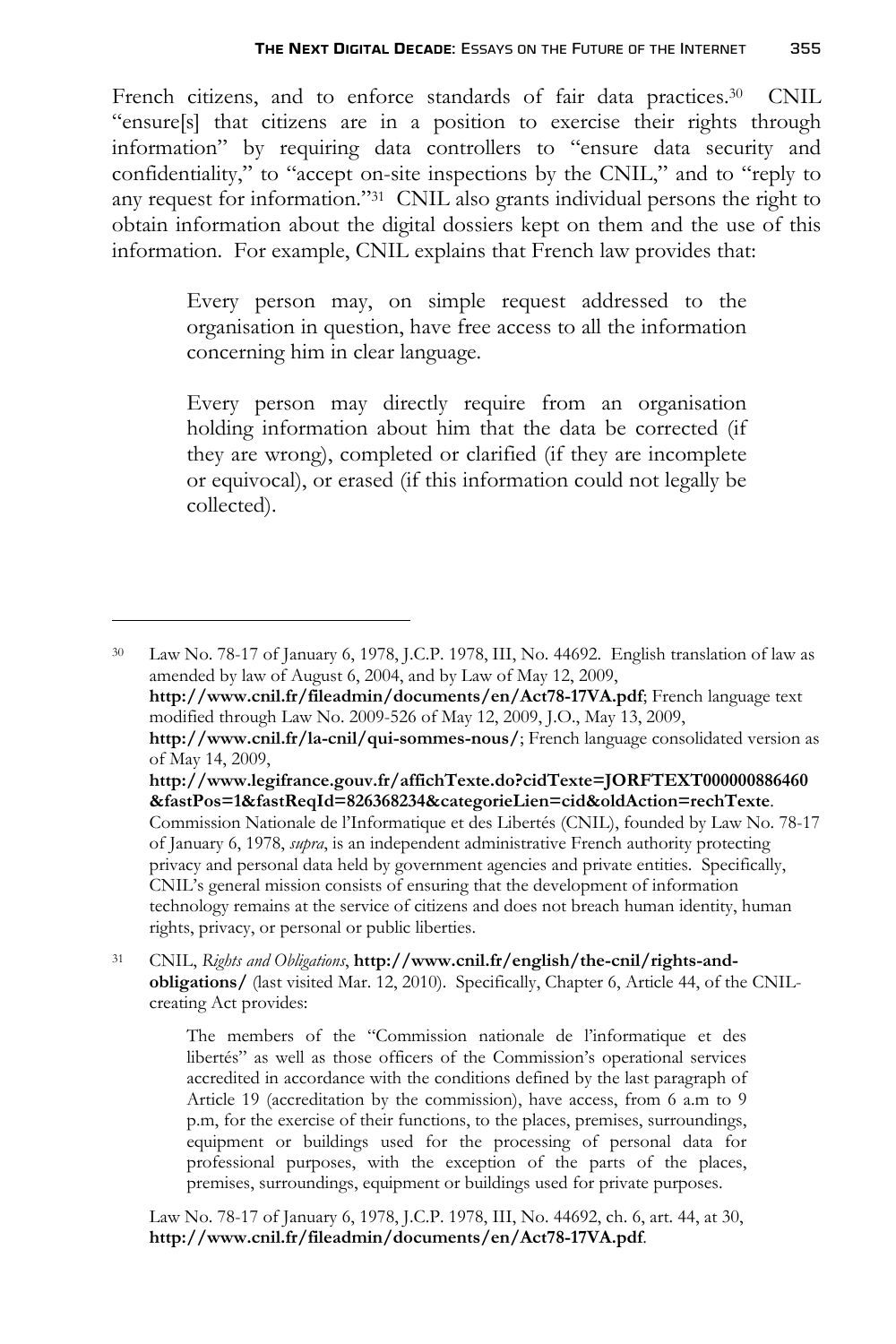Every person may oppose that information about him is used for advertising purposes or for commercial purposes.32

While the United States does not have the same tradition of protecting privacy prevalent in Europe,<sup>33</sup> CNIL's aims and commitments could prove worthwhile models for U.S. agencies.

U.S. policymakers may also continue to experiment with public–private partnerships to monitor problematic behavior at search engines and carriers. For instance, the National Advertising Division (NAD) of the Council of Better Business Bureaus is a "voluntary, self-regulating body" that fields complaints about allegedly untruthful advertising.<sup>34</sup> The vast majority of companies investigated by NAD comply with its recommendations, but can also resist its authority and resolve the dispute before the FTC.35 Rather than overwhelming the agency with adjudications, the NAD process provides an initial forum for advertisers and their critics to contest the validity of statements.36 NAD is part of a larger association called the National Advertising Review Council (NARC), which promulgates procedures for NAD, the Children's Advertising Review Unit (CARU), and the National Advertising Review Board (NARB).37

<sup>32</sup> CNIL, Rights and Obligations, *supra* note 31.

<sup>33</sup> James Whitman, *The Two Western Cultures of Privacy: Dignity Versus Liberty*, 113 YALE L.J. 1151, 1155 (2004) (comparing U.S. and European privacy law).

<sup>34</sup> Seth Stevenson, *How New Is New? How Improved Is Improved? The People Who Keep Advertisers Honest*, SLATE, July 13, 2009, **http://www.slate.com/id/2221968**.

<sup>&</sup>lt;sup>35</sup> *Id.* ("When an ad is brought to their attention, the NAD's lawyers review the specific claims at issue. The rule is that the advertiser must have substantiated any claims before the ad was put on the air, so the NAD will first ask for any substantiating materials the advertiser can provide. If the NAD lawyers determine that the claims aren't valid, they'll recommend that the ad be altered. The compliance rate on this is more than 95 percent. But if the advertiser refuses to modify the ad (this is a voluntary, self-regulating body, not a court of law), the NAD will refer the matter to the Federal Trade Commission. One such FTC referral resulted in an \$83 million judgment against a weight-loss company.").

<sup>36</sup> *Id.*

<sup>37</sup> NATIONAL ADVERTISING REVIEW COUNCIL, THE ADVERTISING INDUSTRY'S PROCESS OF VOLUNTARY SELF-REGULATION: POLICIES AND PROCEDURES § 2.1(a) (July 27, 2009) ("The National Advertising Division of the Council of Better Business Bureaus (hereinafter NAD), and the Children's Advertising Review Unit (CARU), shall be responsible for receiving or initiating, evaluating, investigating, analyzing (in conjunction with outside experts, if warranted, and upon notice to the parties), and holding negotiations with an advertiser, and resolving complaints or questions from any source involving the truth or accuracy of national advertising."). Though billed as "self-regulation," it is difficult to see how the policy would have teeth were it not self-regulation in the shadow of an FTC empowered by the Lanham Act to aggressively police false advertising. The FTC has several mechanisms by which to regulate unfair business practices in commerce. *See, e.g.*, 15 U.S.C. § 45(b) (2006)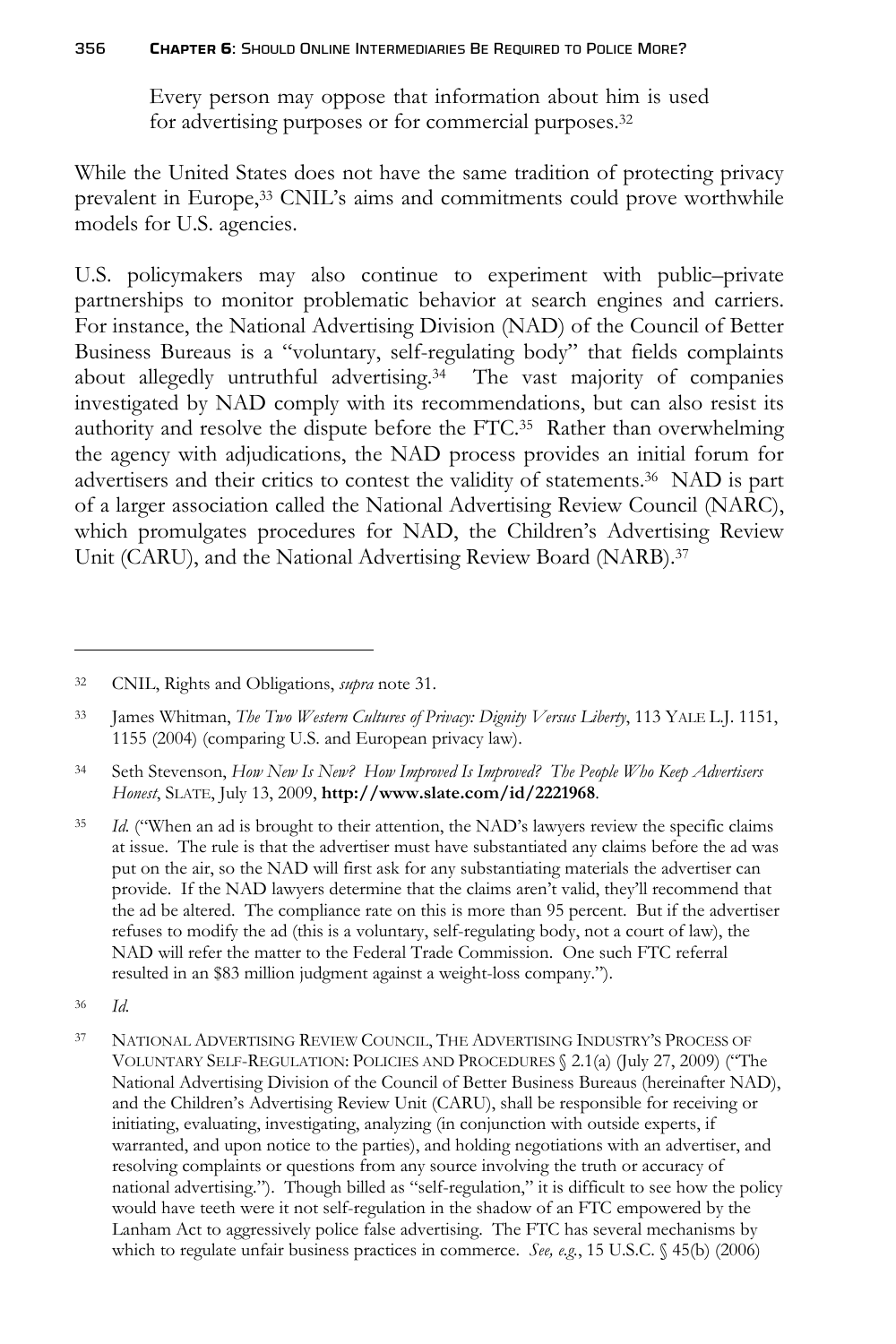Instead of an "Innovation Environment Protection Agency (iEPA)" (the agency Lawrence Lessig proposed to supplant the FCC), I would recommend the formation of an Internet Intermediary Regulatory Council (IIRC), which would assist both the FCC and FTC in carrying out their present missions.38 Like the NARC, the IIRC would follow up on complaints made by competitors, the public, or when it determines that a practice deserves investigation. If the selfregulatory council failed to reconcile conflicting claims, it could refer complaints to the FTC (in the case of search engines, which implicate the FTC's extant expertise in both privacy and advertising) or the FCC (in the case of carriers). In either context, an IIRC would need not only lawyers, but also engineers and programmers who could fully understand the technology affecting data, ranking, and traffic management practices.

An IIRC would research and issue reports on suspect practices by Internet intermediaries, while respecting the intellectual property of the companies it investigated. An IIRC could generate official and even public understanding of intermediary practices, while keeping crucial proprietary information under the control of the companies it monitors. An IIRC could develop a detailed description of safeguards for trade secrets, which would prevent anyone outside its offices from accessing the information.39 Another option would be to allow IIRC agents to inspect such information without actually obtaining it. An IIRC could create "reading rooms" for use by its experts, just as some courts allow restrictive protective orders to govern discovery in disputes involving trade secrets. The experts would review the information in a group setting (possibly during a period of days) to determine whether a given intermediary had engaged in practices that could constitute a violation of privacy or consumer protection laws. Such review would not require any outside access to sensitive information.

I prefer not to specify at this time whether an IIRC would be a private or public entity. Either approach would have distinct costs and benefits explored (in part) by a well-developed literature on the role of private entities in Internet

(giving the commission the authority to register an official complaint against an entity engaged in unfair business methods).

<sup>&</sup>lt;sup>38</sup> It could include a search engine division, an ISP division focusing on carriers, and eventually divisions related to social networks or auction sites if their practices begin to raise commensurate concerns.

<sup>&</sup>lt;sup>39</sup> This is the way that the NAD proceeds. It provides specific procedures under which the participants can request that certain sensitive information be protected. *See* NAT'L ADVERTISING REVIEW COUNCIL, THE ADVERTISING INDUSTRY'S PROCESS OF VOLUNTARY SELF-REGULATION § 2.4(d)–(e), at 4–5 (2009),

**http://www.nadreview.org/07\_Procedures.pdf** (discussing procedure for confidential submission of trade secrets).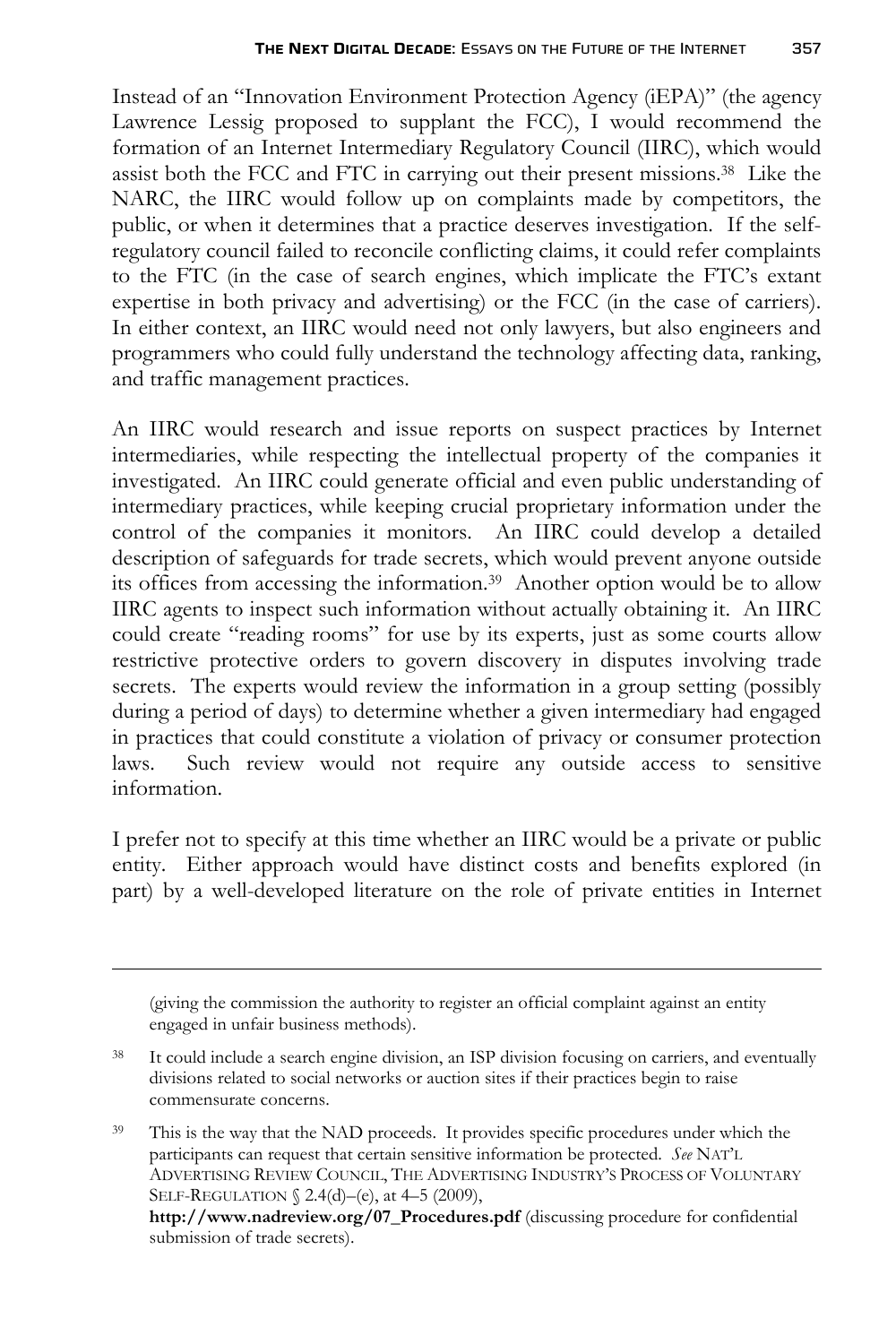governance.40 Regardless of whether monitoring is done by a governmental entity (like CNIL) or an NGO (like NARC), we must begin developing the institutional capacity to permit a more rapid understanding of intermediary actions than traditional litigation permits.41

It is not merely markets and antitrust enforcement that are insufficient to constrain problematic intermediary behavior—the common law is also likely to fall short. It is hard to imagine any but the wealthiest and most sophisticated plaintiffs' attorneys attempting to understand the tweaks to the Google algorithm that might have unfairly diminished their clients' sites' salience. Trade secrets have been deployed in the context of other litigation to frustrate investigations of black box algorithms.42 Examination of Google's algorithms subject to very restrictive protective orders would amount to a similar barrier to accountability. Given its recent string of litigation victories, it is hard to imagine rational litigants continuing to take on that risk. Moreover, it makes little sense for a court to start from scratch in understanding the complex practices of intermediaries when an entity like the IIRC could develop lasting expertise in interpreting their actions.

A status quo of unmonitored intermediary operations is a veritable "ring of Gyges,"43 tempting them to push the envelope with policing practices which

<sup>40</sup> *See, e.g.*, Philip J. Weiser, *Internet Governance, Standard Setting, and Self-Regulation*, 28 N. KY. L. REV. 822, 822 (2001) (examining "in particular the nature and limits of a key private regulator of the Internet: standard-setting organizations and their institution of open, interoperable standards").

<sup>41</sup> Google has already recognized the need for some kind of due process in response to complaints about its labeling of certain websites as "harmful" (due to the presence of viruses or other security threats at the sites) via the StopBadware program. *See* ZITTRAIN, FUTURE OF THE INTERNET, *supra* note 10, at 171 ("Requests for review—which included pleas for help in understanding the problem to begin with—inundated StopBadware researchers, who found themselves overwhelmed in a matter of days by appeals from thousands of Web sites listed. Until StopBadware could check each site and verify it had been cleaned of bad code, the warning page stayed up."). Google's cooperation with the Harvard Berkman Center for Internet Research to run the StopBadware program could prefigure future intermediary cooperation with NGOs to provide "rough justice" to those disadvantaged by certain intermediary practices.

<sup>42</sup> *See* Jessica Ring Amunson & Sam Hirsch, *The Case of the Disappearing Votes: Lessons from the Jennings v. Buchanan Congressional Election Contest*, 17 WM. & MARY BILL RTS. J. 397, 397–98 (2008) ("[T]he litigation ultimately was utterly inconclusive as to the reason for the 18,000 electronic undervotes because discovery targeting the defective voting system was thwarted when the voting machines' manufacturer successfully invoked the trade-secret privilege to block any investigation of the machines or their software by the litigants.").

<sup>&</sup>lt;sup>43</sup> "The Ring of Gyges is a mythical magical artifact mentioned by the philosopher Plato in book 2 of his Republic (2.359a–2.360d). It granted its owner the power to become invisible at will. Through the story of the ring, Republic discusses whether a typical person would be moral if he did not have to fear the consequences of his actions." Wikipedia, *Ring of Gyges*, **http://en.wikipedia.org/wiki/Ring\_of\_Gyges** (last accessed Dec. 1, 2010).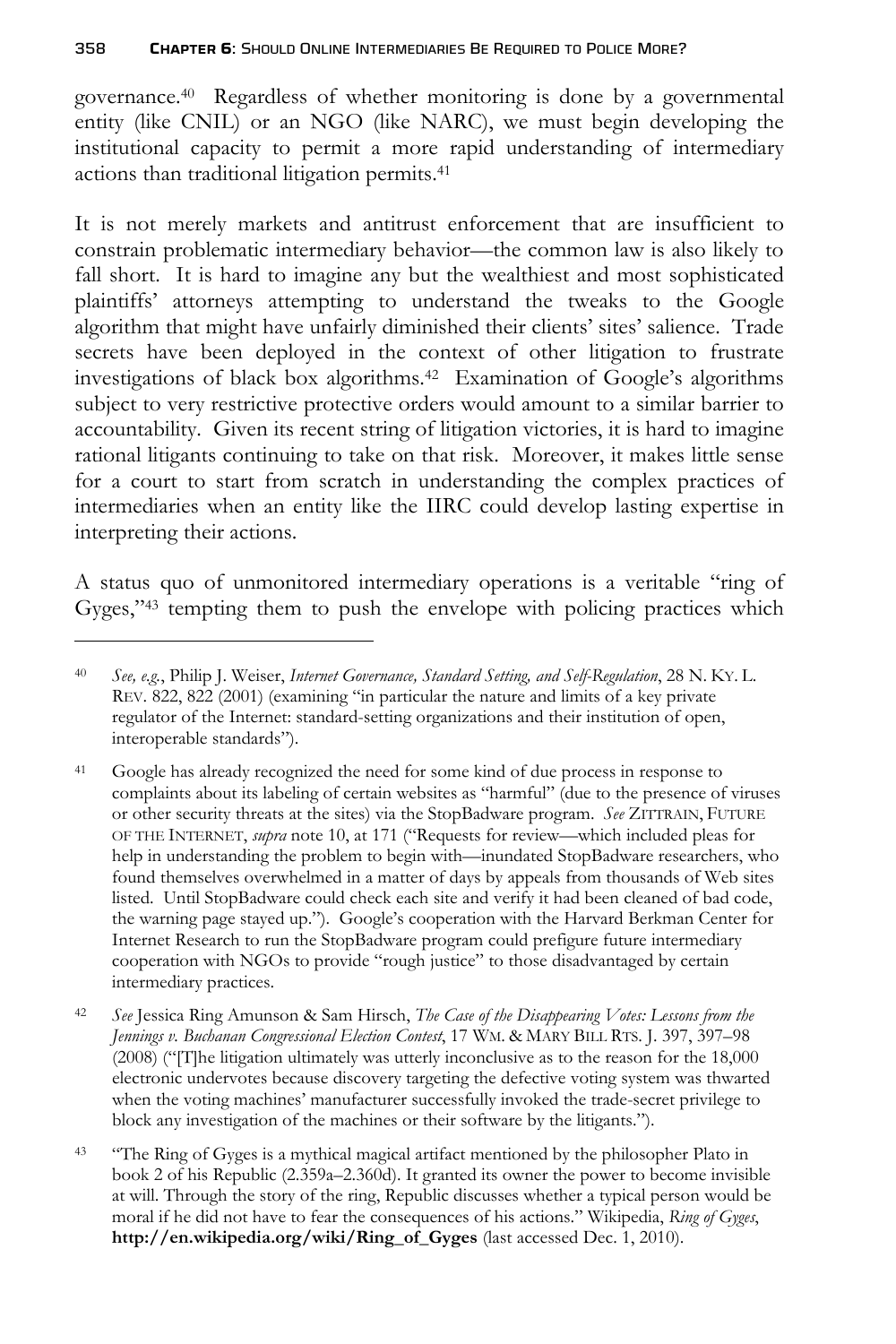cannot be scrutinized or challenged. Distortions of the public sphere are also likely. While a commercially-influenced "fast-tracking" or "up-ranking" of some content past others might raise suspicions among its direct (but dispersed) victims, the real issues it raises are far broader. If an online ecology of information that purports to be based on one mode of ordering is actually based on another, it sets an unfair playing field whose biases are largely undetectable by lay observers. Stealth marketing generates serious negative externalities that menace personal autonomy and cultural authenticity. Moreover, the degree of expertise necessary to recognize these externalities in the new online environment is likely to be possessed by only the most committed observers.

This potent combination of expertise and externalities is a classic rationale for regulation. As Danny Weitzner's proposal for "extreme factfinding" (in the context of the Google–DoubleClick merger review) recognized, only a dedicated group of engineers, social scientists, attorneys, and computer scientists are likely to be adept enough at understanding search engine decisions as a whole to understand particular complaints about them.44 Someone needs to be able to examine the finer details of the publicly undisclosed operation of culturally significant automated ranking systems—that is, to watch those who watch and influence us.45

-

In the 1990s, the FTC under Christine Varney's leadership pushed operators of commercial websites to post policies stating how they handle personal information. That was an innovative idea at the time, but the power of personal information processing has swamped the ability of a static statement to capture the privacy impact of sophisticated services, and the level of generality at which these policies tend to be written often obscure the real privacy impact of the practices described. It's time for regulators to take the next step and assure that both individuals and policy makers have information they need.

 Weitzner proposes that "[r]egulators should appoint an independent panel of technical, legal and business experts to help them review, on an ongoing basis the privacy practices of Google." *Id.* The panel would be "made up of those with technical, legal and business expertise from around the world." *Id.* It would hold "public hearings at which Google technical experts are available to answer questions about operational details of personal data handling." *Id.* There would be "staff support for the panel from participating regulatory agencies," "real-time publication of questions and answers," and "[a]n annual report summarizing what the panel has learned." *Id.*

In the meantime, Google has been developing a tool that would help consumers detect if their Internet service provider was "running afoul of Net neutrality principles." Stephanie Condon, *Google-Backed Tool Detects Net Filtering, Blocking*, CNET NEWS, Jan. 28, 2009, **http://news.cnet.com/8301-13578\_3-10152117-38.html** ("[The tool, M-Lab,] is running three diagnostic tools for consumers: one to determine whether BitTorrent is being blocked or throttled, one to diagnose problems that affect last-mile broadband networks, and one to

<sup>44</sup> *See generally*, Danny Weitzner, *What to Do About Google and Doubleclick? Hold Google to It's Word With Some Extreme Factfinding About Privacy Practices*, GOOGLE OPEN INTERNET POLICY BLOG, Oct. 8, 2007, **http://dig.csail.mit.edu/breadcrumbs/node/203**: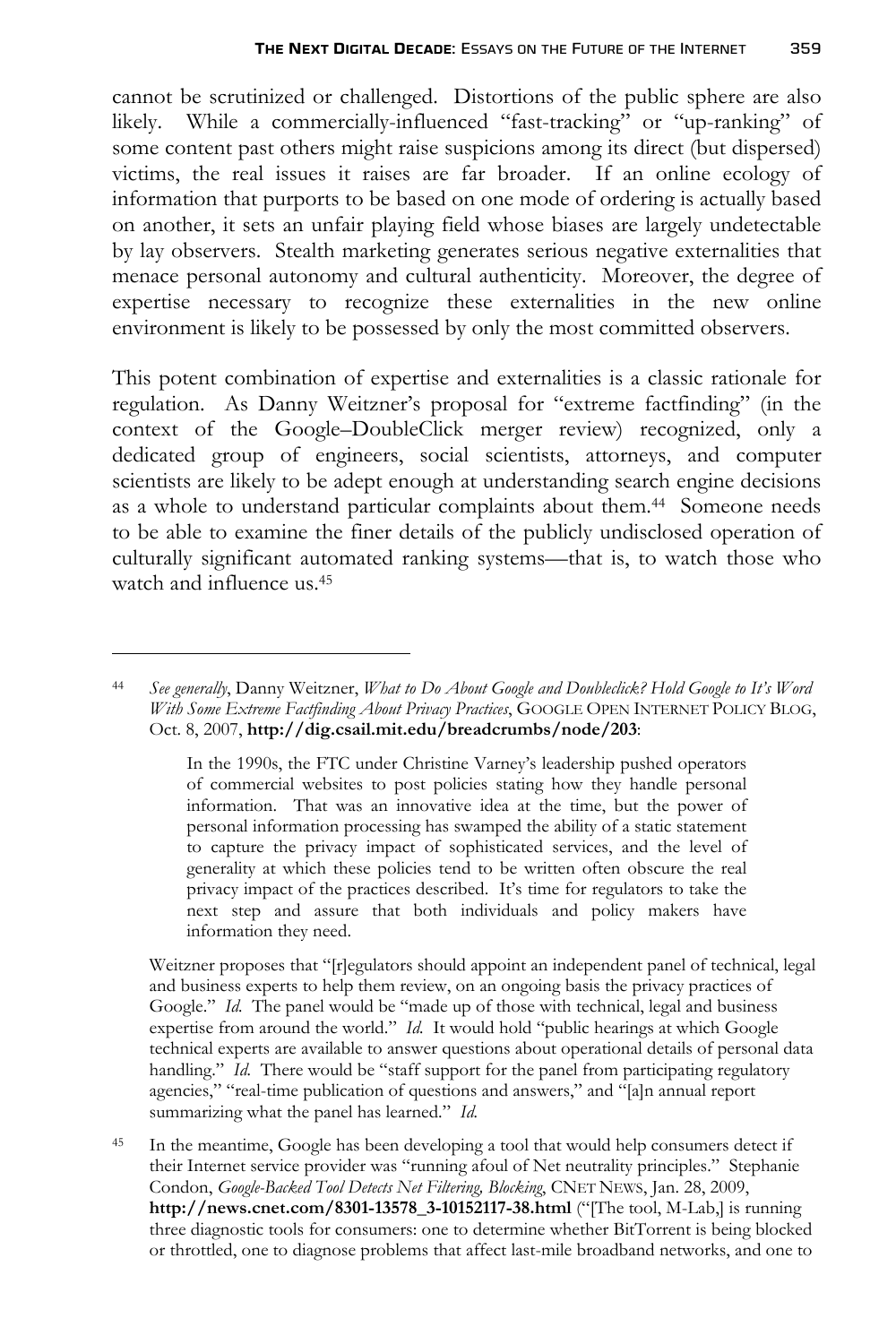#### **Why Dominant Search Engines & Carriers Deserve More Scrutiny than Dominant Auction Sites & Social Networks**

Those skeptical of the administrative state may find this proposal to "watch the watchers" problematic. They think of intermediaries as primarily market actors, to be disciplined by market constraints. However, the development of dominant Web 2.0 intermediaries was itself a product of particular legal choices about the extent of intellectual property rights and the responsibilities of intermediaries made in legislative and judicial decisions in the 1990s. As intermediaries gained power, various entities tried to bring them to heel including content providers, search engine optimizers, trademark owners, and consumer advocates. In traditional information law, claims under trademark, defamation, and copyright law might have posed serious worries for intermediaries. However, revisions of communications and intellectual property law in the late 1990s provided safe harbors that can trump legal claims sounding in each of these other areas.46 Some basic reporting responsibilities are a small price to pay for continuing enjoyment of such immunities.

An argument for treating internet intermediaries more like regulated entities owes much to the trail-blazing work of legal realists. Among these, Robert Hale's work on utilities remains especially inspirational.<sup>47</sup> Hale developed many of the theoretical foundations of the New Deal, focusing on the ways in which the common law became inadequate as large business entities began ordering

-

diagnose problems limiting speeds."). It remains to be seen whether Google itself would submit to a similar inspection to determine whether it was engaging in stealth marketing or other problematic practices.

- 46 17 U.S.C. § 512(d) (2000) (Digital Millennium Copyright Act of 1998 safe harbor); 47 U.S.C. § 230(c)(1) (2000) (Communications Decency Act of 1997 safe harbor for intermediaries). For critical commentary on the latter, *see* Michael L. Rustad & Thomas H. Koenig, *Rebooting Cybertort Law*, 80 WASH. L. REV. 335, 371 (2005) ("An activist judiciary, however, has radically expanded  $\S 230$  by conferring immunity on distributors. Section 230(c)(1) has been interpreted to preclude all tort lawsuits against ISPs, websites, and search engines. Courts have ... haphazardly lump[ed] together web hosts, websites, search engines, and content creators into this amorphous category.").
- 47 Ilana Waxman, Note, *Hale's Legacy: Why Private Property is Not a Synonym for Liberty*, 57 HASTINGS L.J. 1009, 1019 ("Hale's most fundamental insight was that the coercive power exerted by private property owners is itself a creature of state power… . By protecting the owner's property right … 'the government's function of protecting property serves to delegate power to the owners' over non-owners, so that 'when the owners are in a position to require non-owners to accept conditions as the price of obtaining permission to use the property in question, it is the state that is enforcing compliance, by threatening to forbid the use of the property unless the owner's terms are met.' … .[A]ll property essentially constitutes a delegation of state power to the property owner…). For a powerful application of these ideas to Internet law, *see* Julie Cohen, *Lochner in Cyberspace: The New Economic Orthodoxy of 'Rights Management,'* 97 MICH. L. REV. 462 (1998).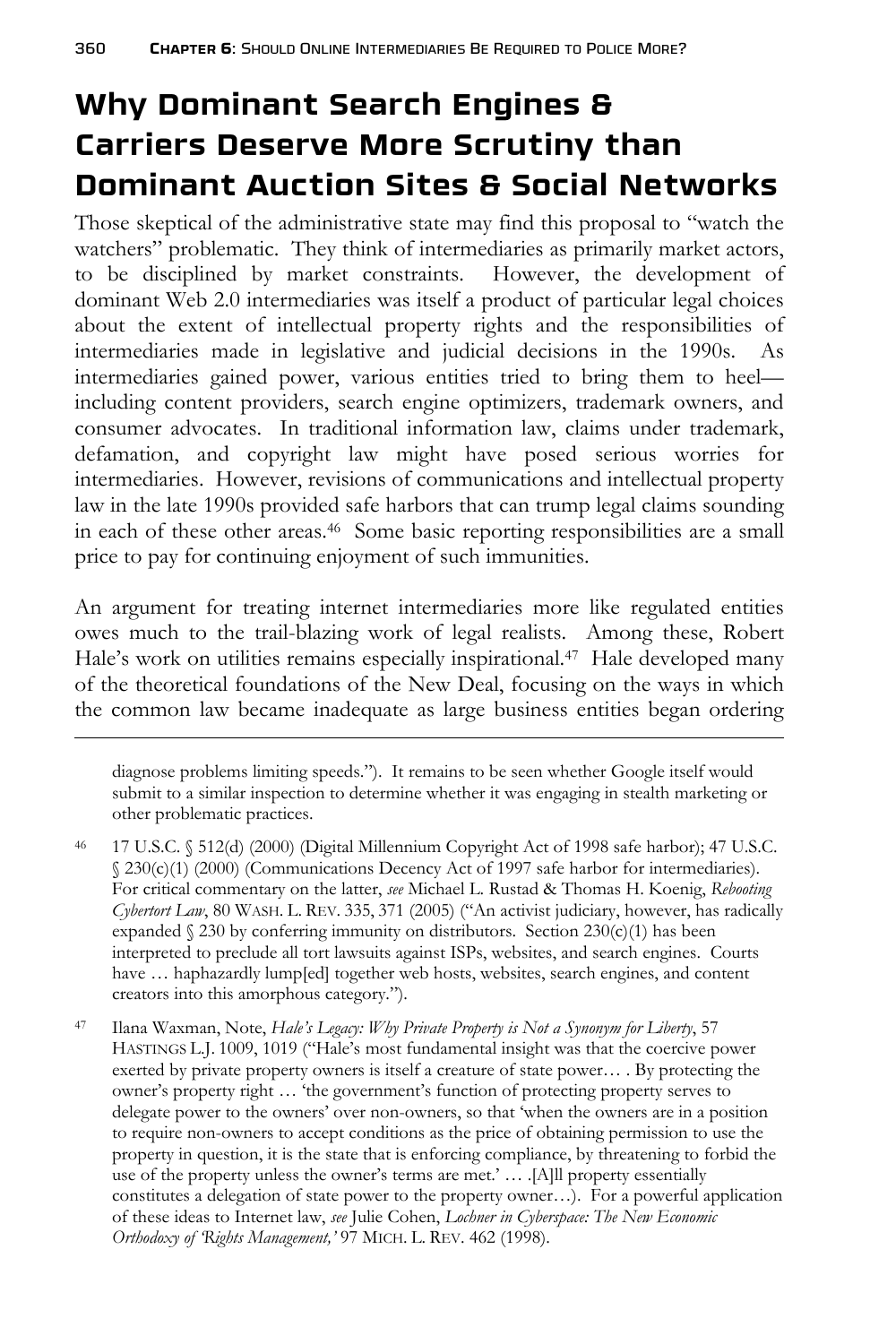increasing proportions of the national economy.48 Hale's crucial insight was that many of the leading businesses of his day were not extraordinary innovators that "deserved" all the profits they made; rather, their success was dependent on a network of laws and regulation that could easily shift favor from one corporate player to another.<sup>49</sup> Hale focused his theoretical work on the utilities of his time, expounding an economic and philosophical justification for imposing public service obligations on them. Regulatory bodies like state utility commissions and the FCC all learned from his work, which showed the inadequacy of private law for handling disputes over infrastructural utilities.

Market advocates may worry that monitoring of search engines and carriers will lead to more extensive surveillance of the affairs of other intermediaries, like social networks and auction platforms. They may feel that competition is working in each of those areas, and should be the foundation of all intermediary policy. However, competition is only one of many tools we can use to encourage responsible and useful intermediaries. We should rely on competition-promotion via markets and antitrust only to the extent that (a) the intermediary in question is an economic (as opposed to cultural or political) force; (b) the "voice" of the intermediary's user community is strong;<sup>50</sup> and (c) competition is likely to be genuine and not contrived. These criteria help us map older debates about platforms onto newer entities.

For search engines and carriers, each of these factors strongly militates in favor of regulatory intervention. Broadband competition has failed to materialize beyond duopoly service for most Americans. There are several reasons to suspect that Google's dominance of the general purpose search market will continue to grow.51 Just as past policymakers recognized the need for common

<sup>48</sup> Duncan Kennedy, **The Stakes of Law, or, Hale and Foucault**, 15 LEGAL STUDIES FORUM (4) (1991).

<sup>49</sup> BARBARA FRIED, THE PROGRESSIVE ASSAULT ON LAISSEZ FAIRE: ROBERT HALE AND THE FIRST LAW AND ECONOMICS MOVEMENT (1998), available at **http://www.hup.harvard.edu/catalog/FRIPRA.html**.

<sup>&</sup>lt;sup>50</sup> Competition is designed to provide users an "exit" option; regulation is designed to give them more of a "voice" in its governance. Hirschman ALBERT O. HIRSCHMAN, *Exit and Voice: An Expanding Sphere of Influence*, *in* RIVAL VIEWS OF MARKET SOCIETY AND OTHER RECENT ESSAYS 78–80 (1986) (describing "exit" and "voice" as two classic options of reform or protest). To the extent exit is unavailable, voice (influence) within the relevant intermediary becomes less necessary; to the extent voice is available, exit becomes less necessary.

<sup>51</sup> Bracha & Pasquale, *Federal Search Commission*, *supra* note 26, at 1179. Section III of the article, "Why Can't Non-Regulatory Alternatives Solve the Problem?," addresses the many factors impeding competition in the search market. Present dominance entrenches future dominance as the leading search engine's expertise on user habits grows to the extent that no competitor can match its understanding of how to target ads well. *Id.* Since that article was published, Harvard Business School Professor Ben Edelman has investigated another selfreinforcing aspect of Google's market power: the non-portability of AdSense data, which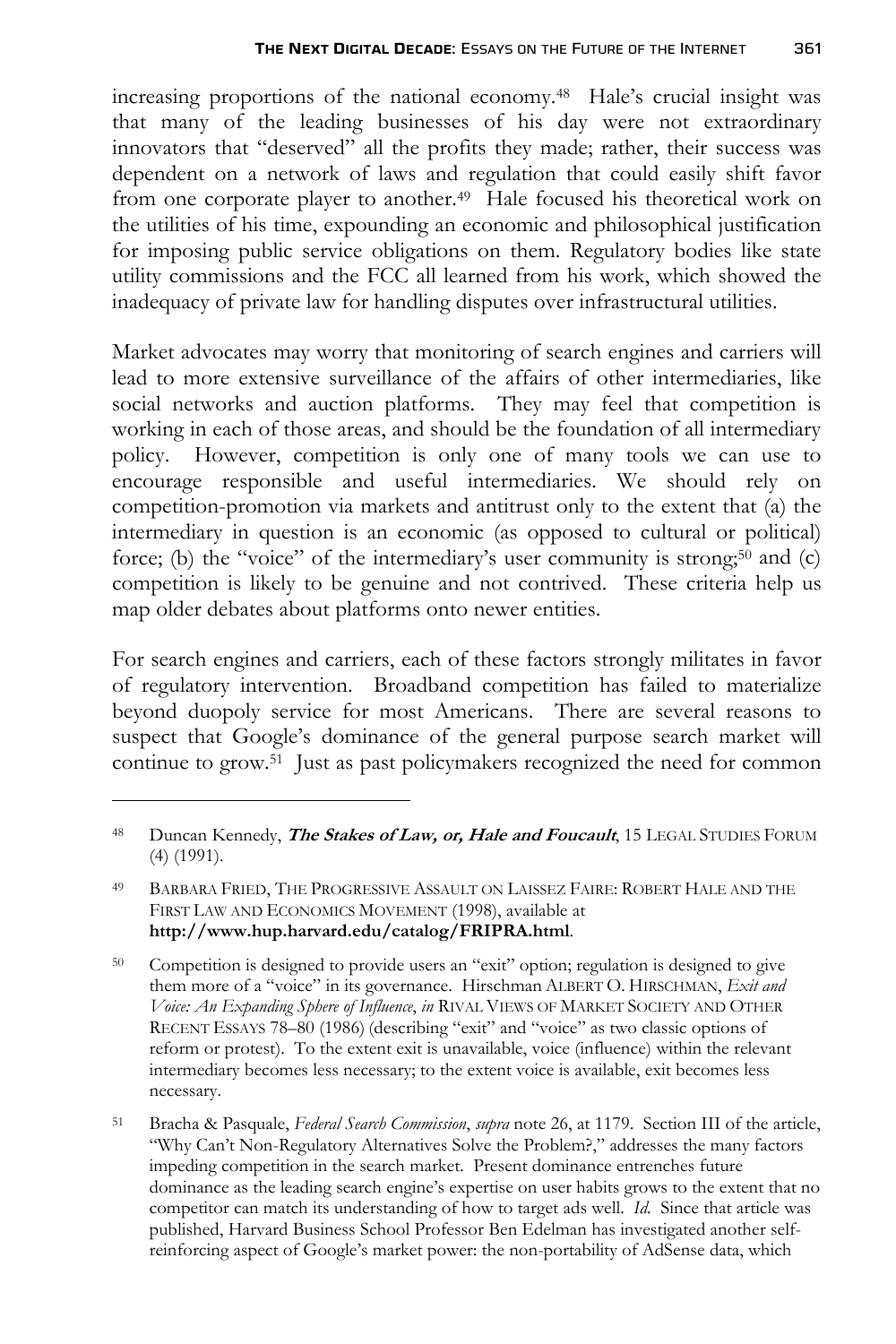carrier obligations for concentrated communications industries, present ones will need to recognize carriers' and search engines' status as increasingly essential facilities for researchers, advertisers, and media outlets.52

The parallel is apt because, to use the three dimensions discussed above, carriers and dominant general-purpose search engines a) are just as important to culture and politics as they are to economic life, b) conceal key aspects of their operations, and are essentially credence goods, vitiating user community influence, and c) do not presently face many strong competitors, and are unlikely to do so in the immediate future. The first point—regarding cultural power—should lead scholars away from merely considering economies of scale and scope and network effects in evaluating search engines. We need to consider all dimensions of network power—the full range of cultural, political, and social obstacles to competition that a dominant standard can generate.<sup>53</sup> Moreover, policymakers must acknowledge that competition itself can drive practices with many negative externalities. The bottom line here is that someone needs to be able to "look under the hood" of culturally significant automated ranking systems.

What about auction platforms, another important online intermediary?<sup>54</sup> Here, a purely economic, antitrust-driven approach to possible problems is more appropriate. To use the criteria mentioned above: (a) a site like eBay is a very important online marketplace, but has little cultural or political impact and (b) the user community at eBay understands its reputation rankings very well, and has shown remarkable capacities for cohesion and self-organization to protest

makes it difficult for Google customers to apply what they have learned about their Internet customers to ad campaigns designed for other search engines. Ben Edelman, *PPC Platform Competition and Google's 'May Not Copy' Restriction*, June 27, 2008, **http://www.benedelman.org/news/062708-1.html**. As Edelman shows, Google has

tried to make the data it gathers for companies "sticky," inextricable from its own proprietary data structures.

52 TIM WU, THE MASTER SWITCH (Knopf, 2010) (promoting "separations principle" in the digital landscape.).

53 DAVID GREWAL, NETWORK POWER: THE SOCIAL DYNAMICS OF GLOBALIZATION 45 (Yale Univ. Press 2008) ("[T]he network power of English isn't the result of any intrinsic features of English (for example, 'it's easy to learn'): it's purely a result of the number of other people and other networks you can use it to reach… . The idea of network power … explains how the convergence on a set of common global standards is driven by the accretion of individual choices that are free and forced at the same time.").

54 David S. Evans, *Antitrust Issues Raised by the Emerging Global Internet Economy,* 102 NW. U. L. REV. COLLOQUY 285, 291 (2008) ("European Community law and decisional practice … impose special obligations and significant scrutiny on firms that have market shares as low as 40 percent."). Evans compiles data demonstrating that some leading auction platforms (such as eBay) are well above this market share in Europe and the U.S. *Id*. (citing comScore, *MyMetrix qSearch 2.0 Key Measures Report,* Dec. 2007,

**http://www.comscore.com/method/method.asp**).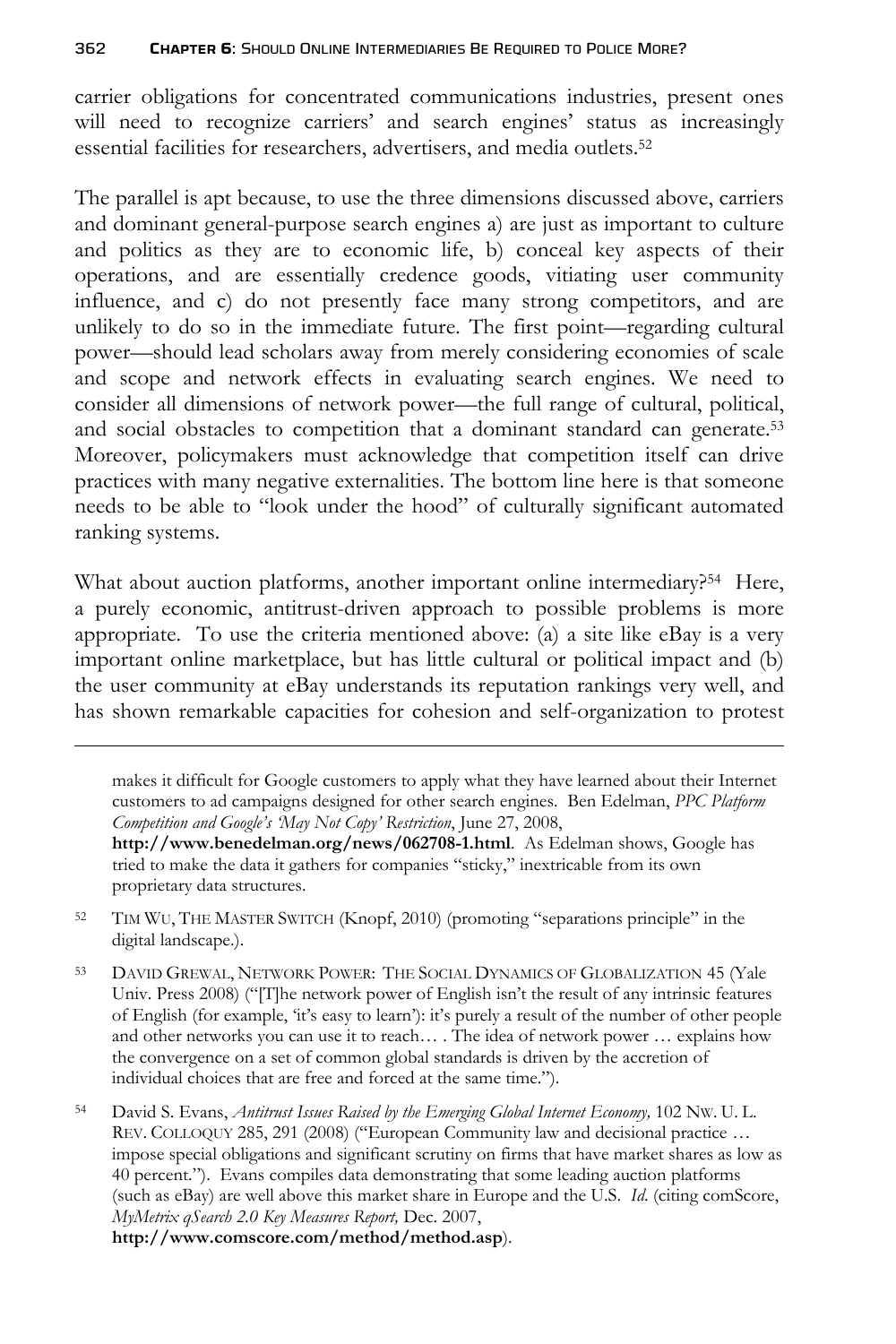(and occasionally overturn) policies it dislikes. These factors overwhelm the possibility that (c) competition in the general auction market (as opposed to niche auctions) may be unlikely to develop. If real competitors fail to materialize due to illicit monopolization, antitrust judgments against Microsoft (and parallel requirements of some forms of "operating system neutrality") can guide future litigants seeking online auction platform neutrality. While eBay's user community successfully pressured Disney to end its 2000 specialpreference deal with eBay, in the future antitrust judgments or settlements might require the full disclosure of (and perhaps put conditions on) such deals.<sup>55</sup>

In social networks, another area where tipping can quickly lead to one or a few players' dominance,<sup>56</sup> the situation is more mixed. While Rebecca Mackinnon and danah boyd have compared Facebook to a utility, the famously marketoriented Economist magazine has compared it to a country, possibly in need of a constitution and formal input from users. Social networks are closer to search engines than auction sites with respect to factor a: they are becoming crucial hubs of social interactions, cultural distribution and promotion, and political organizing.57

On the other hand, social networks provide a some leverage to their members to police bad behavior, opening up "voice" options, with respect to factor b, far more potent than those available to the scattered searchers of Google. A group named "Facebook: Stop Invading My Privacy" became very popular within Facebook itself, catalyzing opposition to some proposed features of its Beacon program in 2008.58 Facebook's privacy snafus in early 2009 led the company to organize formal user community input on future alterations to the company's terms of service. On the final factor, competitive dynamics, it appears that competition is more likely to develop in the social network space than in the broadband, search engine, or auction platform industries. There is a more

<sup>55</sup> In 2000, eBay granted special perks to Disney on a platform within its auction site. After protest from "the eBay community," the perks ceased. eBay CEO Meg Whitman said of the special Disney deal: "We've concluded that eBay has to be a level playing field. That is a core part of our DNA, and it has to be going forward." ADAM COHEN, THE PERFECT STORE: INSIDE EBAY 292 (Back Bay Books 2006).

<sup>56</sup> In early 2008, 98% of Brazilian social networkers used Google's Orkut; 97% of South Korean social networkers used CyWorld, and 83% of American social networkers used MySpace or Facebook. Evans*, supra* note *54* at 292.

<sup>57</sup> James Grimmelmann, *Saving Facebook*, 94 IOWA L. REV. 1137, 52-59 (2009), **http://works.bepress.com/james\_grimmelmann/20/**.

<sup>58</sup> William McGeveran, *Disclosure, Endorsement, and Identity in Social Marketing*, 2009 ILL. L. REV. 1105, 1120 (2009), **http://www.law.uiuc.edu/lrev/publications/2000s/2009/2009\_4/McGeveran.pdf**.